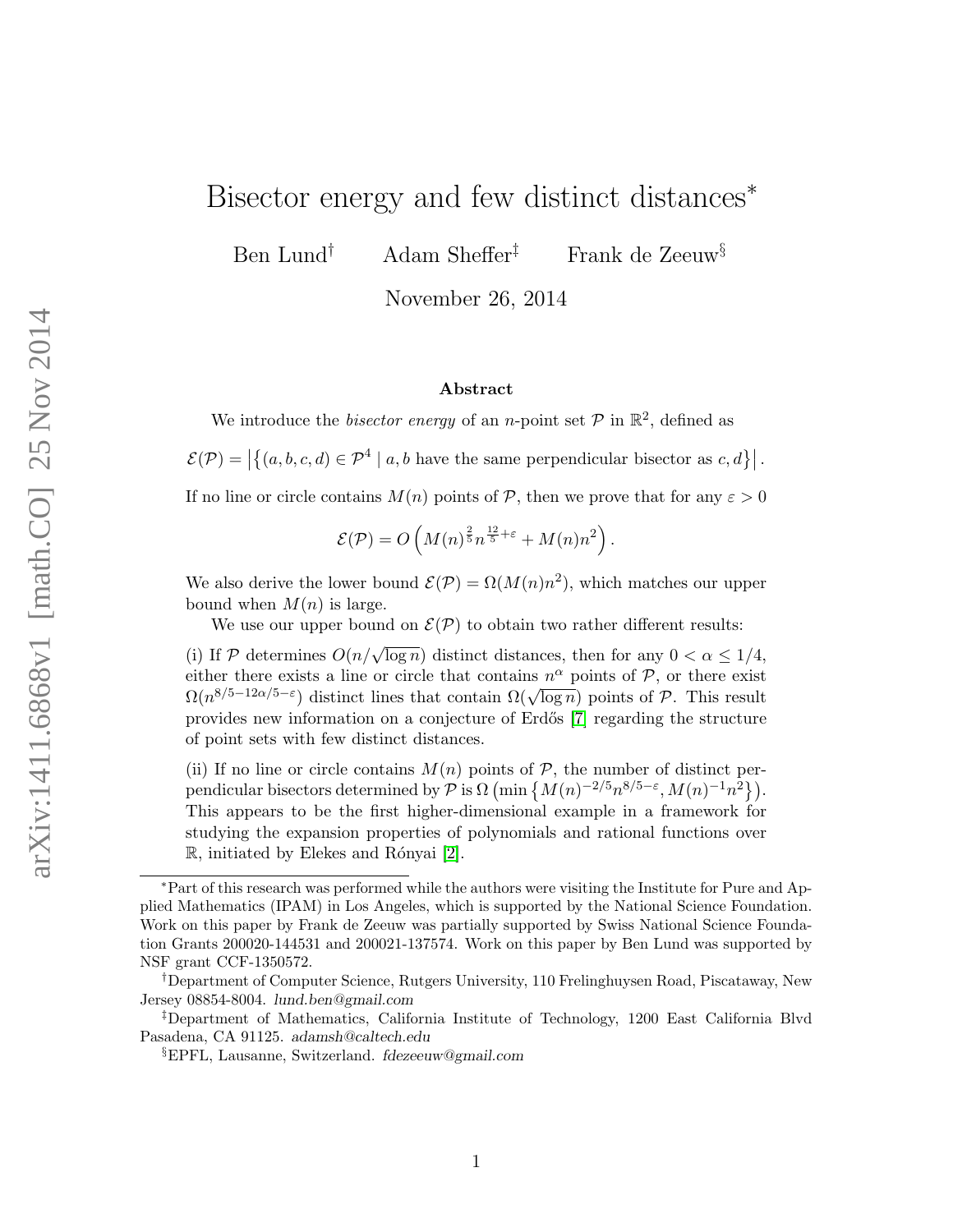### 1 Introduction

Guth and Katz [\[11\]](#page-16-2) proved that every set of n points in  $\mathbb{R}^2$  determines  $\Omega(n/\log n)$  dis-tinct distances. This almost completely settled a conjecture of Erdős [\[5\]](#page-16-3), who observed that the  $\sqrt{n} \times \sqrt{n}$  integer lattice determines  $\Theta(n/\sqrt{\log n})$  distances, and conjectured that every set of  $n$  points determines at least this number of distances. Beyond the remaining  $\sqrt{\log n}$  gap, this leaves open the question of which point sets determine few distances. Erdős [\[7\]](#page-16-0) asked whether every set that determines  $O(n/\sqrt{\log n})$  distances "has lattice structure". He then wrote: "The first step would be to decide if there always is a line which contains  $cn^{1/2}$  of the points (and in fact  $n^{\epsilon}$  would already be interesting)."

Embarrassingly, almost three decades later the bound  $n^{\epsilon}$  seems as distant as it ever was. The following bound is a consequence of an argument of Szemerédi, presented by Erdős  $[6]$ .

<span id="page-1-0"></span>**Theorem 1.1** (Szemerédi). If a set P of n points in  $\mathbb{R}^2$  determines  $O(n/\sqrt{\log n})$ distances, then there exists a line containing  $\Omega(\sqrt{\log n})$  points of  $P$ .

Recently, it was noticed that this bound can be slightly improved to  $\Omega(\log n)$ points on a line (see [\[17\]](#page-17-0)). Assuming that no line contains an asymptotically larger number of points, one can prove the existence of  $\Omega(n/\log n)$  distinct lines that contain  $\Omega(\log n)$  points of P. By inspecting Szemerédi's proof, it is also apparent that these lines are *perpendicular bisectors* of pairs of points of P.

This problem was recently approached from the other direction in [\[13,](#page-16-5) [14,](#page-16-6) [18\]](#page-17-1). Combining the results of these three papers implies the following. If an  $n$ -point set  $\mathcal{P} \subset \mathbb{R}^2$  determines  $o(n)$  distances, then no line contains  $\Omega(n^{43/52+\epsilon})$  points of  $\mathcal{P}$ , no circle contains  $\Omega(n^{5/6})$  points, and no other constant-degree irreducible algebraic curve contains  $\Omega(n^{3/4})$  points.

In the current paper we study a different aspect of sets with few distinct distances. Our main tool is a bound on the *bisector energy* of the point set (see below for a formal definition). Using this tool, we prove that if a point set  $P$  determines  $O(n/\sqrt{\log n})$ distinct distances, then either there exists a line or a circle with many points of  $P$ , or the number of lines containing  $\Omega(\sqrt{\log n})$  must be significantly larger than implied by Theorem [1.1.](#page-1-0) As another application of bisector energy, we prove that if no line or circle contains many points of a point set  $P$ , then  $P$  determines a large number of distinct perpendicular bisectors. We will provide more background to both results after we have properly stated them.

### 2 Results

**Bisector energy.** Given two distinct points  $a, b \in \mathbb{R}^2$ , we denote by  $\mathcal{B}(a, b)$  their perpendicular bisector (i.e., the line consisting of all points that are equidistant from a and b); for brevity, we usually refer to it as the *bisector* of a and b. We define the bisector energy of  $P$  as

$$
\mathcal{E}(\mathcal{P}) = \left| \left\{ (a, b, c, d) \in \mathcal{P}^4 \mid a \neq b, c \neq d, \text{ and } \mathcal{B}(a, b) = \mathcal{B}(c, d) \right\} \right|.
$$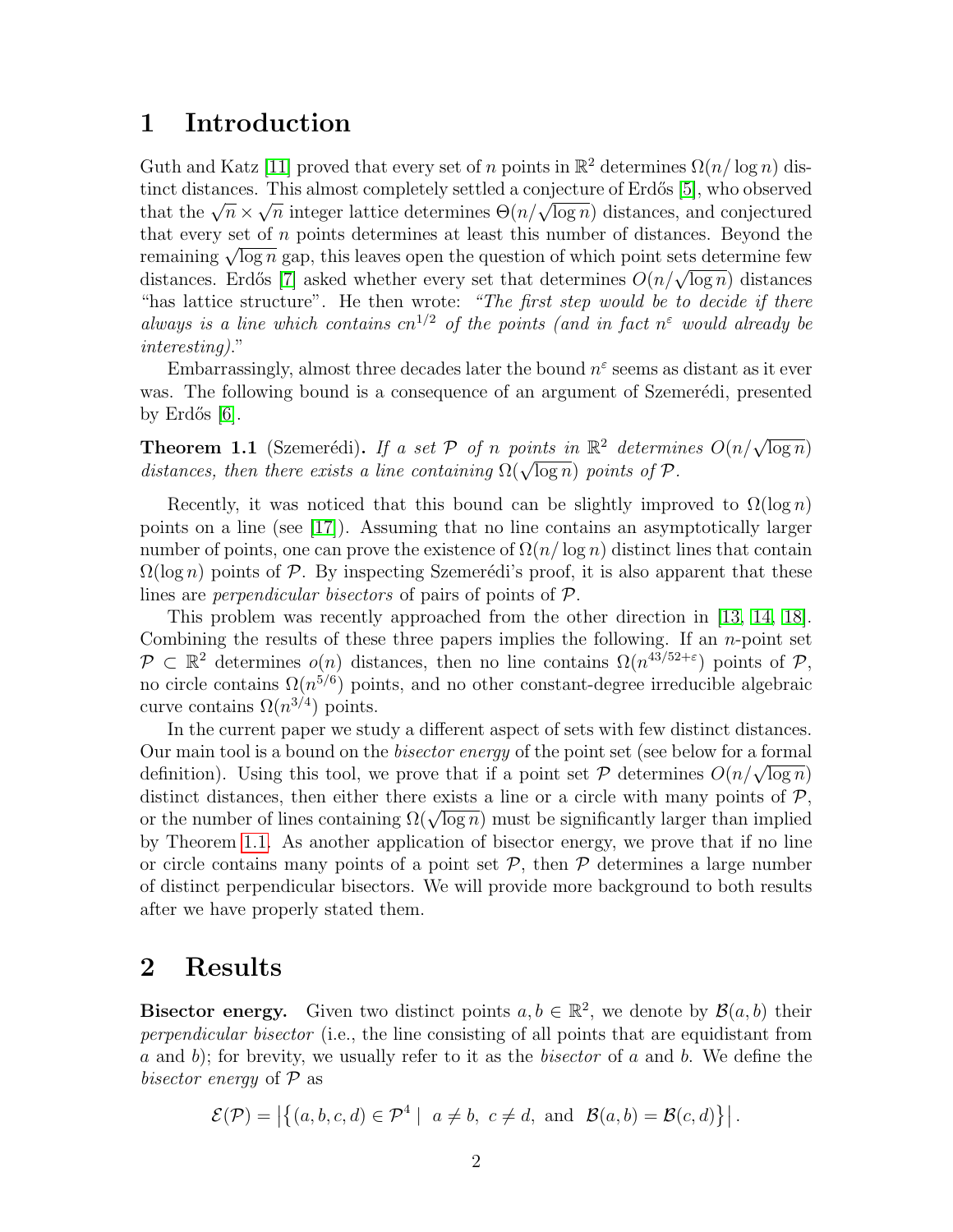In Section [3,](#page-4-0) we prove the following upper bound on this quantity.

<span id="page-2-1"></span>**Theorem 2.1.** For any n-point set  $\mathcal{P} \subset \mathbb{R}^2$ , such that no line or circle contains  $M(n)$  points of P, we have

$$
\mathcal{E}(\mathcal{P}) = O\left(M(n)^{\frac{2}{5}}n^{\frac{12}{5}+\varepsilon} + M(n)n^2\right).
$$

The bound of Theorem [2.1](#page-2-1) is dominated by its first term when  $M(n) = O(n^{2/3 + \varepsilon'})$ . We note that one important ingredient of our proof is the result of Guth and Katz [\[11\]](#page-16-2); without it, we would obtain a weaker (although nontrivial) bound on the bisector energy (see the remark at the end of Section [3.3\)](#page-8-0).

In parallel to our work, Hanson, Iosevich, Lund, and Roche-Newton [\[12\]](#page-16-7) derived a variant of Theorem [2.1](#page-2-1) for the case of point sets in  $\mathbb{F}_q^2$ .

In Section [3.4,](#page-10-0) we derive a lower bound for the maximum bisector energy. It shows that Theorem [2.1](#page-2-1) is tight when its second term dominates, i.e., when  $M(n) =$  $\Omega(n^{2/3+\varepsilon'})$ .

<span id="page-2-3"></span>**Theorem 2.2.** For any n and  $M(n)$ , there exists a set  $P$  of n points in  $\mathbb{R}^2$  such that no line or circle contains  $M(n)$  points of  $P$ , and  $\mathcal{E}(P) = \Omega(M(n)n^2)$ .

We conjecture that  $\mathcal{E}(\mathcal{P}) = O(M(n)n^2)$  is true for all  $M(n)$ .

Few distinct distances. Our first application of Theorem [2.1](#page-2-1) is to deduce the following theorem. It follows from the slightly more general Theorem [4.1](#page-10-1) that we prove in Section [4.](#page-10-2)

<span id="page-2-2"></span>**Theorem 2.3.** Let  $\mathcal{P} \subset \mathbb{R}^2$  be a set of n points that spans  $O(n/\sqrt{\log n})$  distinct distances. Then for any  $0 < \alpha \leq 1/4$ , at least one of the following holds. (i) There exists a line or a circle containing  $\Omega(n^{\alpha})$  points of  $\mathcal{P}$ . (ii) There are  $\Omega(n^{\frac{8}{5}-\frac{12\alpha}{5}-\varepsilon})$  lines that contain  $\Omega(\sqrt{\log n})$  points of  $\mathcal P$ .

If our conjecture that  $\mathcal{E}(\mathcal{P}) = O(M(n)n^2)$  were proved, alternative *(ii)* in the conclusion of Theorem [2.3](#page-2-2) would improve to give  $\Omega(n^{2-3\alpha} \log(n))$  lines that each contain  $\Omega(\sqrt{\log n})$  points of  $\mathcal P$ .

We believe that Theorem [2.3](#page-2-2) is a step towards Erdős's lattice conjecture. We mention several recent results and conjectures that together paint an interesting picture.

Green and Tao [\[10\]](#page-16-8) proved that, given an *n*-point set in  $\mathbb{R}^2$  such that more than  $n^2/6-O(n)$  lines contain at least three of the points, most of the points must lie on a cubic curve (an algebraic curve of degree at most three). Elekes and Szabó [\[4\]](#page-16-9) stated the stronger conjecture that if an *n*-point set determines  $\Omega(n^2)$  collinear triples, then many of the points lie on a cubic curve; unfortunately, at this point it is not even known whether there must be a cubic that contains ten points of the set. Erdős and Purdy [\[8\]](#page-16-10) conjectured that if n points determine  $\Omega(n^2)$  collinear quadruples, then

<span id="page-2-0"></span><sup>&</sup>lt;sup>1</sup>Throughout this paper, when we state a bound involving an  $\varepsilon$ , we mean that this bound holds for every  $\varepsilon > 0$ , with the multiplicative constant of the O()-notation depending on  $\varepsilon$ .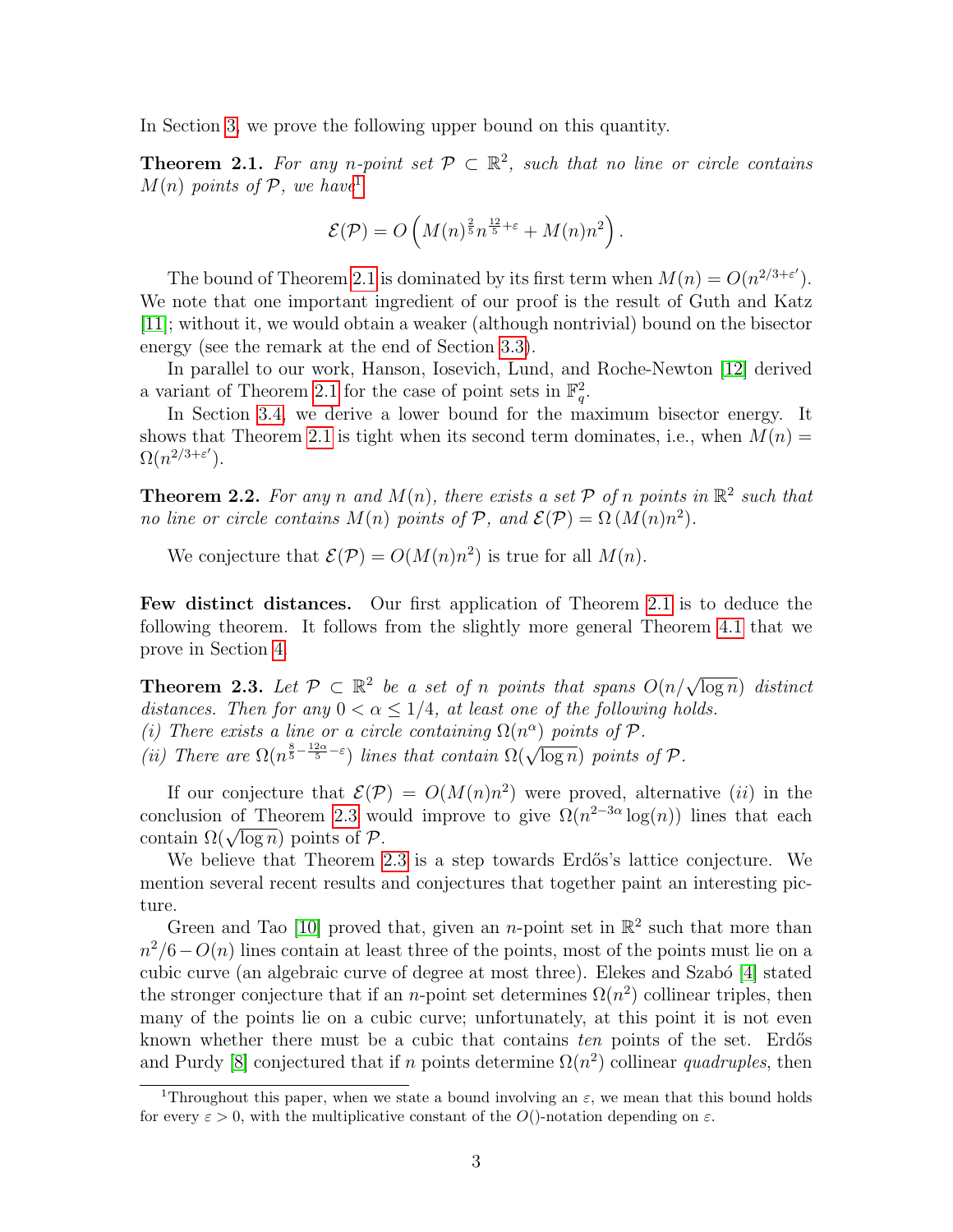there must be five points on a line. If the point set is already known to lie on a low-degree algebraic curve, then both conjectures hold [\[4,](#page-16-9) [16\]](#page-17-2). On the other hand, Solymosi and Stojaković [\[19\]](#page-17-3) proved that for any constant k, there can be  $\Omega(n^{2-\epsilon})$ lines with exactly k points, but no line with  $k+1$  points.

The philosophy of these statements is that if there are many lines containing many points, then the points must lie on some low-degree algebraic curve. Our result shows that for an n-point set with few distinct distances, either there is a line or circle with very many points, or else there are many lines with many points. In particular, in the second case there would be many collinear triples (although not quite as many as  $\Omega(n^2)$ ), and many lines with very many (more than a constant) points. This suggests that few distinct distances should imply some algebraic structure. Let us pose a specific question: Is there a  $0 < \beta < 1$  such that if n points determine  $\Omega(n^{1+\beta})$  lines with  $\Omega(\sqrt{\log n})$  points, then many of the points must lie on a low-degree algebraic curve?

Distinct bisectors. Let  $\mathcal{B}(\mathcal{P})$  be the set of those lines that are distinct perpendicular bisectors of P. Since any point of P determines  $n-1$  distinct bisectors with the other points of P, we have a trivial lower bound  $|\mathcal{B}(\mathcal{P})| > n - 1$ . If P is a set of equally spaced points on a circle, then  $|\mathcal{B}(\mathcal{P})| = n$ . Similarly, if  $\mathcal P$  is a set of n equally spaced points on a line, then  $|\mathcal{B}(\mathcal{P})| = 2n - 3$ . As we now show, forbidding many points on a line or circle forces  $|\mathcal{B}(\mathcal{P})|$  to be significantly larger.

<span id="page-3-0"></span>**Theorem 2.4.** If an n-point set  $\mathcal{P} \subset \mathbb{R}^2$  has no  $M(n)$  points on a line or circle, then

$$
|\mathcal{B}(\mathcal{P})| = \Omega\left(\min\left\{M(n)^{-\frac{2}{5}}n^{\frac{8}{5}-\varepsilon}, M(n)^{-1}n^2\right\}\right).
$$

*Proof.* For any line  $\ell \subset \mathbb{R}^2$ , set  $E_{\ell} = \{(a, b) \in \mathcal{P}^2 \mid a \neq b, \mathcal{B}(a, b) = \ell\}$ . By the Cauchy-Schwarz inequality, we have

$$
|\mathcal{E}(\mathcal{P})| = \sum_{l \in \mathcal{B}(\mathcal{P})} |E_l|^2 \ge \frac{1}{|\mathcal{B}(\mathcal{P})|} \left(\sum_{l \in \mathcal{B}(\mathcal{P})} |E_l|\right)^2 = \Omega \left(\frac{n^4}{|\mathcal{B}(\mathcal{P})|}\right)
$$

Combining this with the bound of Theorem [2.1](#page-2-1) immediately implies the theorem.  $\Box$ 

We are not aware of any previous results concerning the minimum number of distinct bisectors.

Theorem [2.4](#page-3-0) can be viewed as a new step in a series of results initiated by Elekes and Rónyai [\[2\]](#page-16-1), studying the expansion properties of polynomials and rational func-tions over R. For instance, in [\[15\]](#page-17-4) it is proved that a polynomial function  $F : \mathbb{R} \times \mathbb{R} \to$ R takes  $\Omega(n^{4/3})$  values on any set in R of size n, unless  $F(x, y) = G(H(x) + K(y))$ or  $F(x, y) = G(H(x)K(y))$  with polynomials G, H, K. Elekes and Szabó [\[3\]](#page-16-11) derived the following higher-dimensional generalization (rephrased for our convenience, and omitting some details). If  $F: \mathbb{R}^D \times \mathbb{R}^D \to \mathbb{R}^D$  is a rational function that is not of a special form, and  $A, B \subset \mathbb{R}^D$  are two *n*-point sets such that no low-degree proper subvariety of  $\mathbb{R}^D$  contains many points of A or B, then F takes  $\Omega(n^{1+\varepsilon})$  values on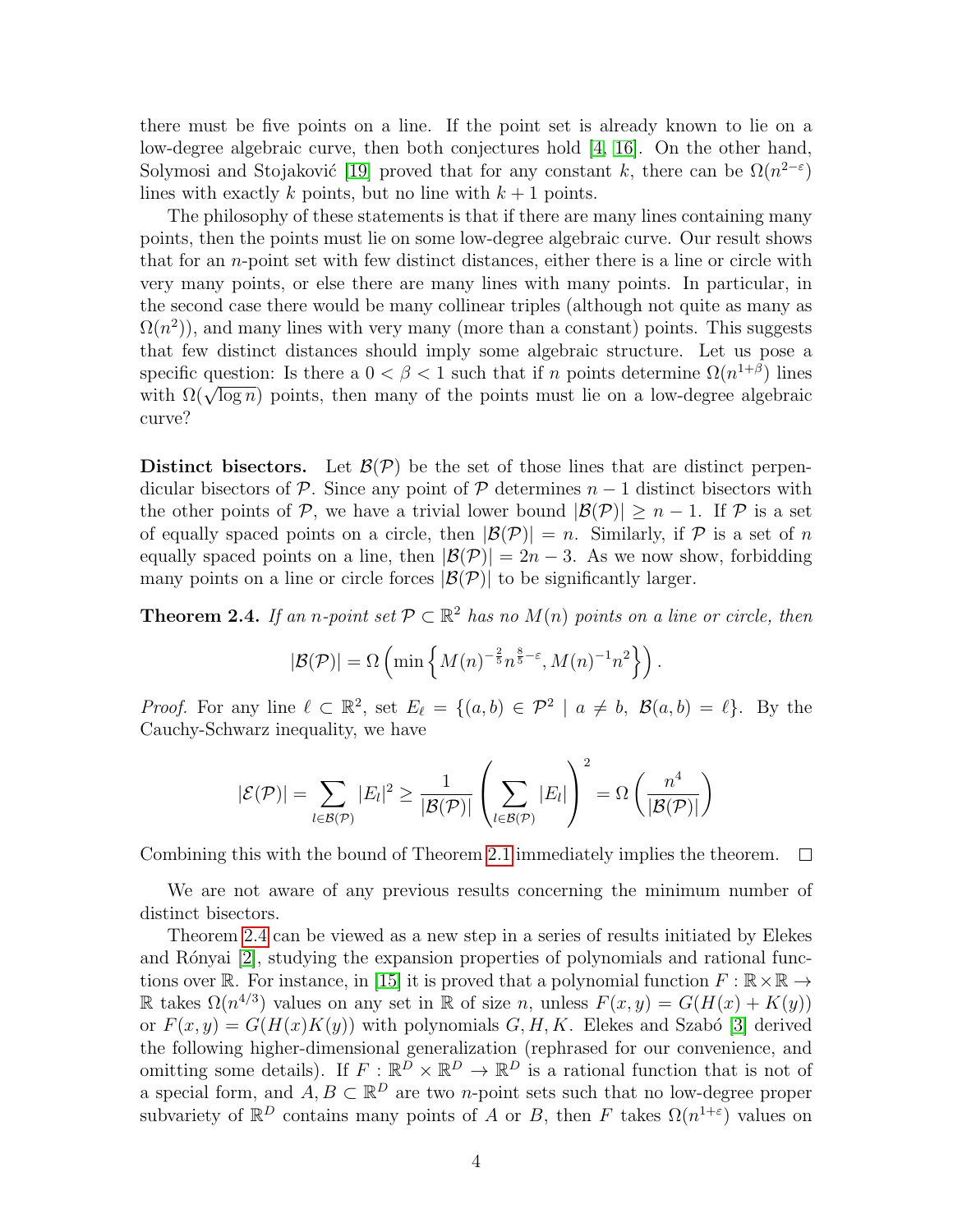$A \times B$ . However, this last condition is hard to use, and no concrete case with  $D > 1$ is known.

Theorem [2.4](#page-3-0) is such a concrete case, for the function  $\mathcal{B}$ . If we view a line  $y = sx+t$ as a point  $(s, t) \in \mathbb{R}^2$ , then (see the proof of Lemma [3.1\)](#page-5-0)

$$
\mathcal{B}(a_x, a_y, b_x, b_y) = \left(-\frac{a_x - b_x}{a_y - b_y}, \frac{(a_x^2 + a_y^2) - (b_x^2 + b_y^2)}{2(a_y - b_y)}\right)
$$

is a rational function  $\mathbb{R}^2 \times \mathbb{R}^2 \to \mathbb{R}^2$ . Then Theorem [2.4](#page-3-0) says that  $\beta$  takes many distinct values on any  $n$ -point set with few points on a line or circle. So we have replaced the broad condition of [\[3\]](#page-16-11) that not too many points lie on a low-degree curve, with the very specific condition that not too many points lie on a line or circle. Moreover, the exponent in our lower bound is considerably better than that of [\[3\]](#page-16-11).

An incidence bound. To prove Theorem [2.1,](#page-2-1) we use the incidence bound below. It is a refined version of a theorem from Fox et al. [\[9\]](#page-16-12), with explicit dependence on the parameter t, which we allow to depend on  $m$  and  $n$ . We reproduce the proof in Section [5](#page-12-0) to determine this dependence. Given a set  $\mathcal{P} \subset \mathbb{R}^d$  of points and a set  $\mathcal{S} \subset \mathbb{R}^d$  of varieties, the *incidence graph* is a bipartite graph with vertex sets  $\mathcal{P}$  and S, such that  $(p, S) \in \mathcal{P} \times \mathcal{S}$  is an edge in the graph if the point p is incident to the variety S. We write  $I(\mathcal{P}, \mathcal{S})$  for the number of edges of this graph, or in other words, for the number of *incidences* between  $P$  and  $S$ . We denote the complete bipartite graph on s and t vertices by  $K_{s,t}$ .

<span id="page-4-2"></span>**Theorem 2.5.** Let S be a set of n constant-degree varieties and let P be a set of m points, both in  $\mathbb{R}^d$ , such that the incidence graph of  $\mathcal{P} \times \mathcal{S}$  contains no copy of  $K_{s,t}$ (where s is a constant, but t may depend on m, n). Moreover, let  $\mathcal{P} \subset V$ , where V is an irreducible constant-degree variety of dimension e. Then

$$
I(\mathcal{P}, \mathcal{S}) = O\left(m^{\frac{s(e-1)}{es-1} + \varepsilon} n^{\frac{e(s-1)}{es-1}} t^{\frac{e-1}{es-1}} + t m + n\right).
$$

## <span id="page-4-0"></span>3 Proof of Theorem [2.1](#page-2-1)

In this section we prove Theorem [2.1](#page-2-1) by relating the bisector energy to an incidence problem between points and algebraic surfaces in  $\mathbb{R}^4$ . In Section [3.1](#page-4-1) we define the surfaces, in Section [3.2](#page-6-0) we analyze their intersection properties, and in Section [3.3](#page-8-0) we apply the incidence bound of Theorem [2.5](#page-4-2) to prove Theorem [2.1.](#page-2-1) Finally, in Section [3.4](#page-10-0) we derive Theorem [2.2,](#page-2-3) which provides a lower bound for Theorem [2.1.](#page-2-1)

Throughout this section we assume that we have rotated  $P$  so that no two points have the same  $x$ - or y-coordinate; in particular, we assume that no perpendicular bisector is horizontal or vertical.

#### <span id="page-4-1"></span>3.1 Bisector surfaces

Recall that in Theorem [2.1](#page-2-1) we consider an *n*-point set  $\mathcal{P} \subset \mathbb{R}^2$ . We define

$$
\mathcal{P}^{2*} = \{ (a,c) \in \mathcal{P}^2 \mid a \neq c \},\
$$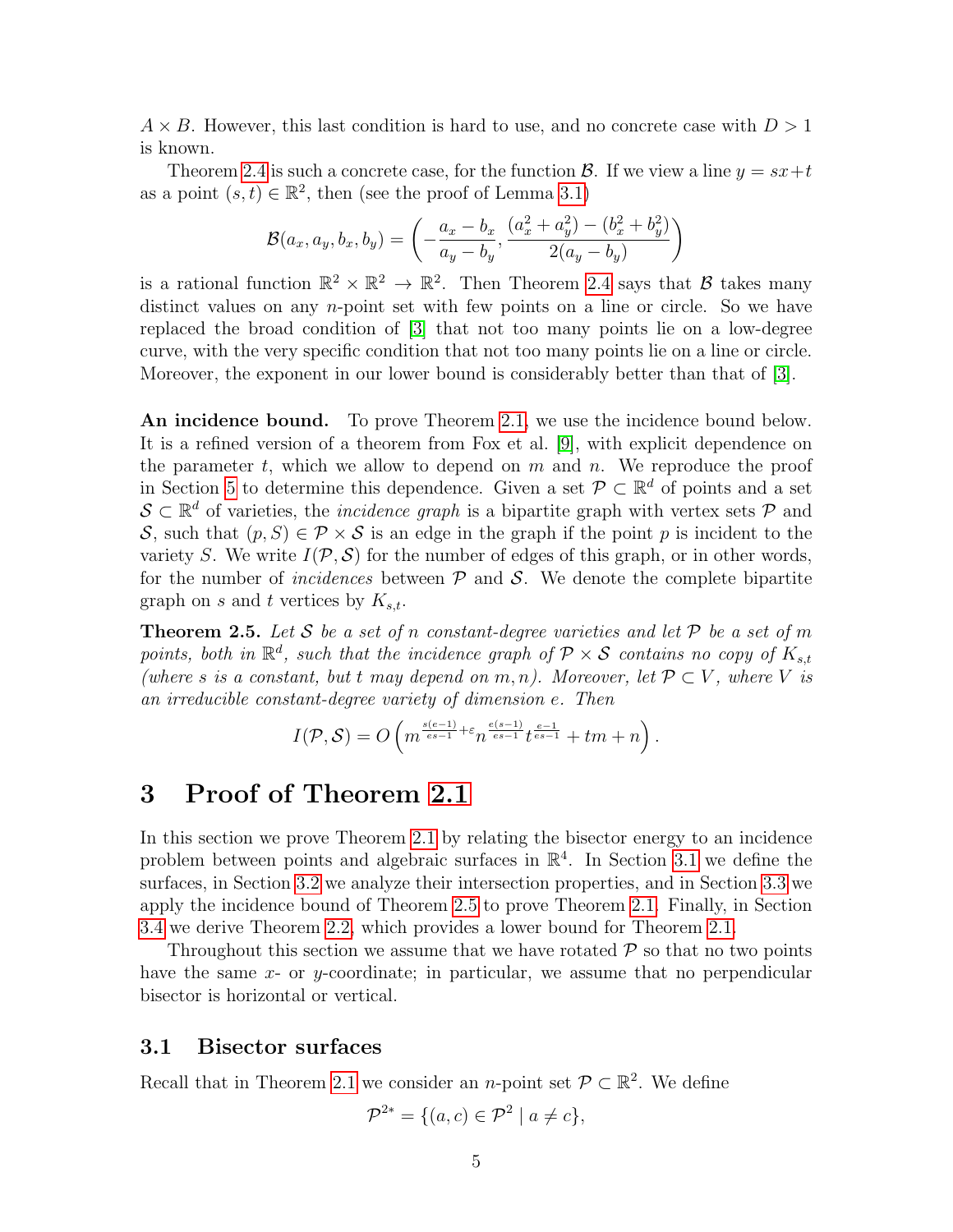and similarly

$$
\mathcal{P}^{4*} = \{ (a, b, c, d) \in \mathcal{P}^4 \mid a \neq c, b \neq d \}.
$$

Recall also that for a pair  $(a, b) \in \mathcal{P}^{2*}$ , we denote by  $\mathcal{B}(a, b)$  the perpendicular bisector of a and b. We define the bisector surface of a pair  $(a, c) \in \mathcal{P}^{2*}$  as

$$
S_{ac} = \{ (b, d) \in \mathbb{R}^4 \mid (a, b, c, d) \in \mathcal{P}^{4*}, \ \mathcal{B}(a, b) = \mathcal{B}(c, d) \},
$$

and we set  $S = \{S_{ac} \mid (a, c) \in \mathcal{P}^{2*}\}\.$  The surface  $S_{ac}$  is not an algebraic variety (so we are using the word "surface" loosely), but the lemma below shows that  $S_{ac}$  is "close to" a variety  $\overline{S}_{ac}$ . That  $S_{ac}$  is contained in a constant-degree variety of the same dimension is no surprise (one can take the *Zariski closure*), but we need to analyze this variety in detail to establish the exact relationship.

We will work mostly with the surface  $S_{ac}$  in the rest of this proof, rather than with the variety  $\overline{S}_{ac}$ , because its definition is easier to handle. Then, when we apply our incidence bound, which holds only for varieties, we will switch to  $S_{ac}$ . Fortunately, the lemma shows that this makes no difference in terms of the incidence graphs.

<span id="page-5-0"></span>**Lemma 3.1.** For distinct  $a, c \in \mathcal{P}$ , there exists a two-dimensional constant-degree algebraic variety  $\overline{S}_{ac}$  such that  $S_{ac} \subset \overline{S}_{ac}$ . Moreover, if  $(b,d) \in (\overline{S}_{ac} \setminus S_{ac}) \cap \mathcal{P}^{2*}$ , then  $(a, b, c, d) \notin \mathcal{P}^{4*}.$ 

*Proof.* Consider a point  $(b, d) \in S_{ac}$  with  $a \neq b$  and  $c \neq d$ . Write the equation defining the perpendicular bisector  $\mathcal{B}(a, b) = \mathcal{B}(c, d)$  as  $y = sx + t$ . The slope s satisfies

<span id="page-5-1"></span>
$$
s = -\frac{a_x - b_x}{a_y - b_y} = -\frac{c_x - d_x}{c_y - d_y}.
$$
 (1)

<span id="page-5-2"></span>.

By definition  $\mathcal{B}(a, b)$  passes through the midpoint  $((a_x + b_x)/2, (a_y + b_y)/2)$  of a and b, as well as through the midpoint  $((c_x + d_x)/2, (c_y + d_y)/2)$  of c and d. We thus have

$$
\frac{a_y + b_y}{2} - s \frac{a_x + b_x}{2} = t = \frac{c_y + d_y}{2} - s \frac{c_x + d_x}{2}
$$

By replacing s with both of the other expressions in  $(1)$  and rearranging, we obtain

$$
(a_y - b_y)(c_x^2 + c_y^2 - d_x^2 - d_y^2) = (c_y - d_y)(a_x^2 + a_y^2 - b_x^2 - b_y^2). \tag{2}
$$

From [\(1\)](#page-5-1) and [\(2\)](#page-5-2) we see that  $(b, d) = (x_1, x_2, x_3, x_4)$  satisfies

$$
f_{ac}(x_1, x_2, x_3, x_4) = (a_x - x_1)(c_y - x_4) - (a_y - x_2)(c_x - x_3) = 0,
$$
  
\n
$$
g_{ac}(x_1, x_2, x_3, x_4) = (a_y - x_2)(c_x^2 + c_y^2 - x_3^2 - x_4^2) - (c_y - x_4)(a_x^2 + a_y^2 - x_1^2 - x_2^2) = 0.
$$

Since any point  $(b, d) \in S_{ac}$  satisfies these two equations, we have

$$
S_{ac} \subset Z(f_{ac}, g_{ac}) = \overline{S}_{ac}.
$$

By reexamining the above analysis, we see that if a point  $(b, d) \in \overline{S}_{ac} \cap \mathcal{P}^{2*}$  is not in  $S_{ac}$ , we must have  $a_y = b_y$  or  $c_y = d_y$ , since then [\(1\)](#page-5-1) is not well defined. By the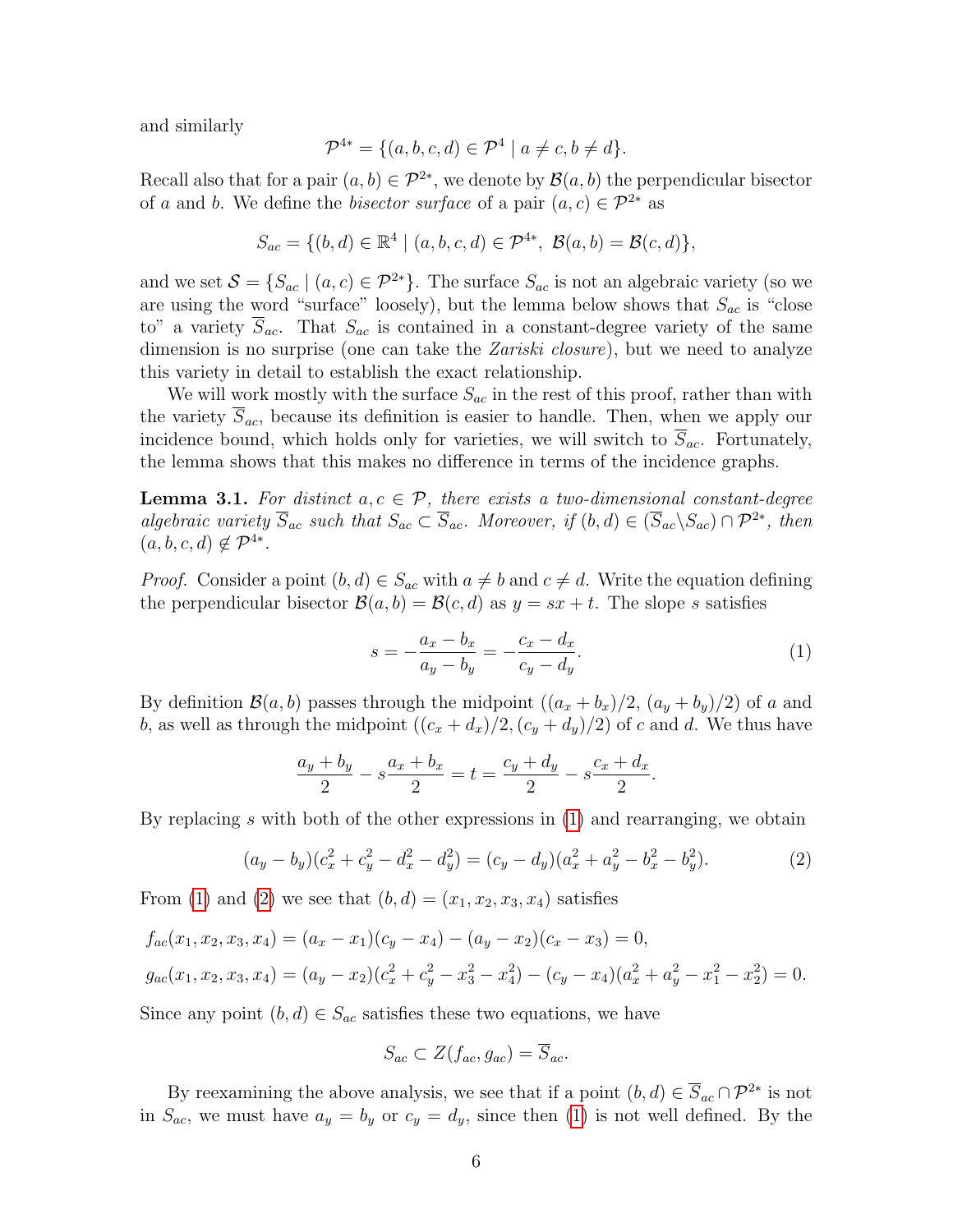assumption that no two points of  $P$  have the same y-coordinate, this implies  $a = b$ or  $c = d$ , so  $(a, b, c, d) \notin \mathcal{P}^{4*}$ .

It remains to prove that  $\overline{S}_{ac}$  is a constant-degree two-dimensional variety. The constant degree is immediate from  $f_{ac}$  and  $g_{ac}$  being polynomials of degree at most three. As just observed, points in  $(b, d) \in \overline{S}_{ac} \backslash S_{ac}$  satisfy  $a_y = b_y$  or  $c_y = d_y$ . If  $a_y = b_y$ , then for  $f_{ac}(b, d) = g_{ac}(b, d) = 0$  to hold, either  $a_x = b_x$  or  $c_y = d_y$ . Similarly, If  $c_y = d_y$ , then either  $c_x = d_x$  or  $a_y = b_y$ . We see that in each case we get two independent linear equations, which define a plane, so  $\overline{S}_{ac}\backslash S_{ac}$  is the union of three two-dimensional planes. Thus, it suffices to prove that  $S_{ac}$  is two-dimensional. For this, we simply show that for any valid value of  $b$  there is at most one valid value of  $d$ . Let  $C_{ac} \subset \mathbb{R}^2$  denote the circle that is centered at c and incident to a. It is impossible for b to lie on  $C_{ac}$ , since this would imply that the bisector  $\mathcal{B}(a, b)$  contains c, and thus that  $\mathcal{B}(a, b) \neq \mathcal{B}(c, d)$ . For any choice of  $b \notin C_{ac}$ , the bisector  $\mathcal{B}(a, b)$  is well-defined and is not incident to c, so there is a unique  $d \in \mathbb{R}^2$  with  $\mathcal{B}(a, b) = \mathcal{B}(c, d)$  (i.e., so that  $(b, d) \in S_{ac}$ ).

#### <span id="page-6-0"></span>3.2 Intersections of bisector surfaces

We denote by  $\mathbf{R}_{ab}$  the reflection of  $\mathbb{R}^2$  across the line  $\mathcal{B}(a, b)$ . Observe that if  $\mathcal{B}(a, b) =$  $\mathcal{B}(c, d)$ , then  $\mathbf{R}_{ab} = \mathbf{R}_{cd}$ , and this reflection maps both a to b and c to d; this in turn implies that  $|ac| = |bd|$ . That is,  $(b, d) \in S_{ac}$  implies  $|ab| = |cd|$ . It follows that if  $|ac| = \delta$ , then the open surface  $S_{ac}$  is contained in the hypersurface

$$
H_{\delta} = \{ (b, d) \in \mathbb{R}^4 \mid |bd| = \delta \}.
$$

We can thus partition S into classes corresponding to the distances  $\delta$  that are determined by pairs of points of P. Each class consists of the surfaces  $S_{ac}$  with  $|ac| = \delta$ , all of which are fully contained in  $H_{\delta}$ .

We now study the intersection of the surfaces contained in a common hypersurface  $H_{\delta}$ .

<span id="page-6-1"></span>**Lemma 3.2.** Let  $(a, c) \neq (a', c')$  and  $|ac| = |a'c'| = \delta \neq 0$ . Then there exist two curves  $C_1, C_2 \subset \mathbb{R}^2$ , which are either two concentric circles or two parallel lines, such that  $a, a' \in C_1$ ,  $c, c' \in C_2$ , and  $S_{ac} \cap S_{a'c'}$  is contained in the set

$$
H_{\delta} \cap (C_1 \times C_2) = \{ (b, d) \in \mathbb{R}^4 \mid b \in C_1, d \in C_2, |bd| = \delta \}.
$$

*Proof.* We split the analysis into three cases: (i)  $|\mathcal{B}(a, a') \cap \mathcal{B}(c, c')| = 1$ , (ii)  $\mathcal{B}(a, a') =$  $\mathcal{B}(c, c')$ , and (iii)  $\mathcal{B}(a, a') \cap \mathcal{B}(c, c') = \emptyset$ . The three cases are depicted in Figure [1.](#page-7-0)

**Case (i).** Let  $o = B(a, a') \cap B(c, c')$ . Then there exist two (not necessarily distinct) circles  $C_1, C_2$  around o such that  $a, a' \in C_1$  and  $c, c' \in C_2$ . If  $(b, d) \in S_{ac} \cap S_{a'c'}$ , then the reflection  $\mathbf{R}_{ab}$  takes a to b and c to d, and similarly,  $\mathbf{R}_{a'b}$  takes b to a' and d to c'. We set  $\mathbf{T} = \mathbf{R}_{a'b} \circ \mathbf{R}_{ab}$ , and notice that this is a rotation whose center  $o^*$  is the intersection point of  $\mathcal{B}(a, b) = \mathcal{B}(c, d)$  and  $\mathcal{B}(a', b) = \mathcal{B}(c', d)$ . Note that  $\mathbf{T}(a) = a'$ and  $\mathbf{T}(c) = c'$ , so  $o^*$  lies on both  $\mathcal{B}(a, a')$  and  $\mathcal{B}(c, c')$ . Since  $o = \mathcal{B}(a, a') \cap \mathcal{B}(c, c')$ , we obtain that  $o = o^*$ . Since  $\mathcal{B}(a, b)$  passes through o, we have that b is incident to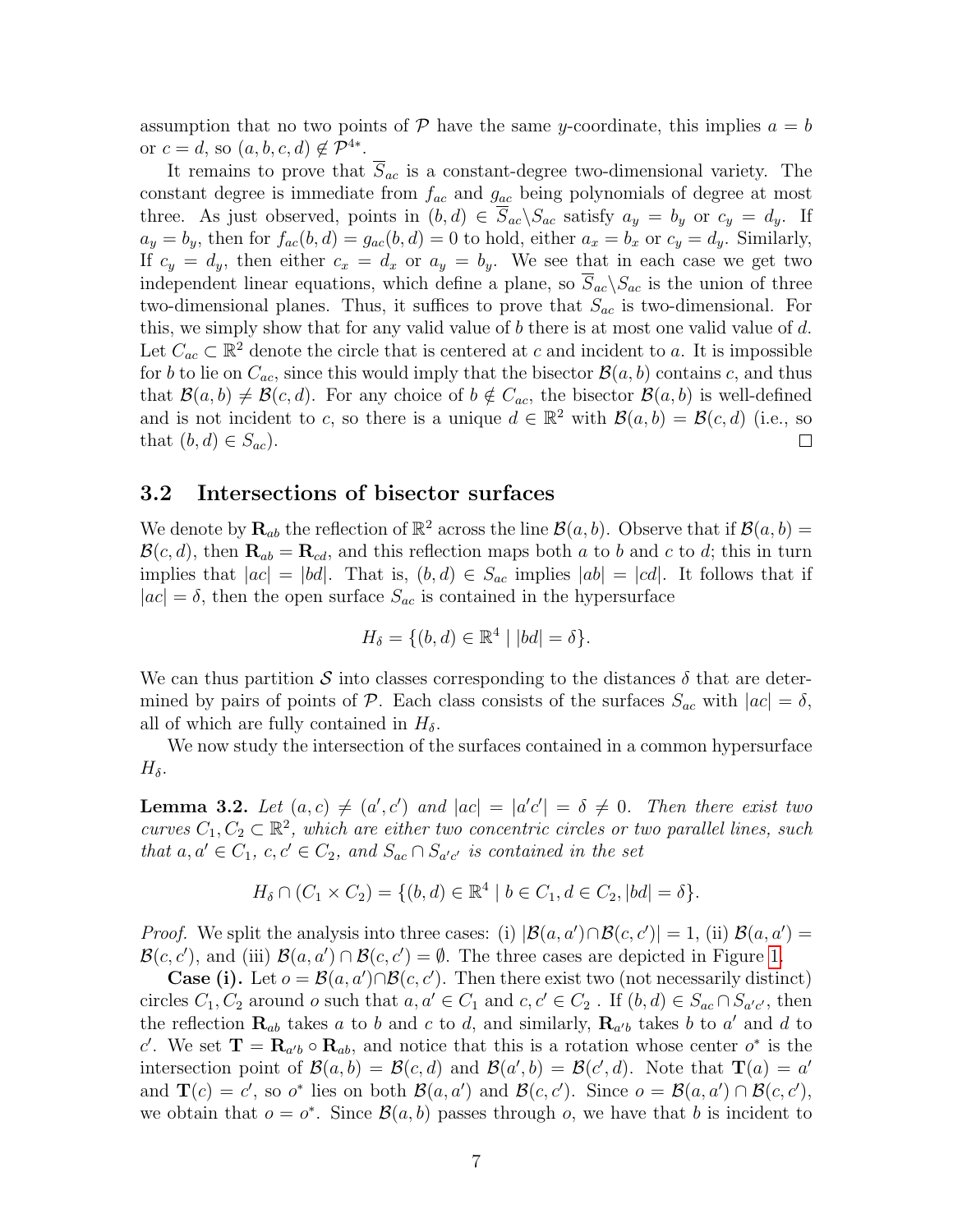

<span id="page-7-0"></span>Figure 1: The three cases in the analysis of Lemma [3.2.](#page-6-1)

 $C_1$ . Similarly, since  $\mathcal{B}(c, d)$  passes through o, we have that d is incident to  $C_2$ . This implies that  $(b, d)$  lies in  $H_\delta \cap (C_1 \times C_2)$ .

**Case (ii).** Let  $\ell$  be the line  $\mathcal{B}(a, a') = \mathcal{B}(c, c')$ . The line segment ac is a reflection across  $\ell$  of the line segment  $a'c'$ . Thus, the intersection point  $o$  of the lines that contains these two segments is incident to  $\ell$ . Let  $C_1$  be the circle centered at o that contains a and  $a'$ , and let  $C_2$  be the circle centered at o that contains c and c'. With this definition of  $o, C_1$ , and  $C_2$ , we can repeat the analysis of case (i), obtaining the same conclusion.

**Case (iii).** In this case  $\mathcal{B}(a, a')$  and  $\mathcal{B}(c, c')$  are parallel. The analysis of this case is similar to that in case (i), but with lines instead of circles.

Let  $C_1$  be the line that is incident to a and  $a'$ , and let  $C_2$  be the line that is incident to c and c'. If  $(b, d) \in S_{ac} \cap S_{a'c'}$ , then, as before,  $\mathbf{R}_{ab}$  takes a to b and c to d, and  $\mathbf{R}_{a'b}$  takes b to a' and d to c'. Since  $\mathcal{B}(a',b)$  and  $\mathcal{B}(a,b)$  are parallel, we have that  $\mathbf{T} = \mathbf{R}_{a'b} \circ \mathbf{R}_{ab}$  is a translation in the direction orthogonal to these two lines. This implies that  $b \in C_1$  and  $d \in C_2$ , which completes the analysis of this case.

In Section [3.3,](#page-8-0) we will apply the incidence bound of Theorem [2.5](#page-4-2) to the point set  $\mathcal{P}^{2*} = \{(b, d) \in \mathcal{P}^2 \mid b \neq d\}$  and the set of surfaces S. For this we need to show that the incidence graph contains no complete bipartite graph  $K_{2,M}$ ; that is, that for any two points of  $\mathcal{P}^{2*}$  (where  $\mathcal{P}^{2*}$  is considered as a point set in  $\mathbb{R}^4$ ) there is a bounded number of surfaces of  $\mathcal S$  that contain both points. In the following lemma we prove the more general statement that the incidence graph contains no copy of  $K_{2,M}$  and no copy of  $K_{M,2}$ . Note that this is the only point in the proof of Theorem [2.1](#page-2-1) where we use the condition that no M points are on a line or circle.

<span id="page-7-1"></span>**Corollary 3.3.** If no line or circle contains  $M$  points of  $P$ , then the incidence graph of  $\mathcal{P}^{2*}$  and S does not contain a copy of  $K_{2,M}$  or  $K_{M,2}$ .

*Proof.* Consider two distinct surfaces  $S_{ac}$ ,  $S_{a'c'} \in S$  with  $|ac| = |a'c'| = \delta$ . Lemma [3.2](#page-6-1) implies that there exist two lines or circles  $C_1, C_2$  such that  $(b,d) \in S_{ac} \cap S_{a'c'}$ only if  $b \in C_1$  and  $d \in C_2$ . Since no line or circle contains M points of P, we have  $|C_1 \cap \mathcal{P}^{2*}| < M$ . Given  $b \in (C_1 \cap \mathcal{P}) \setminus \{a\}$ , there is at most one  $d \in \mathcal{P}$  such that  $\mathcal{B}(a, b) = \mathcal{B}(c, d)$ , and thus at most one point  $(b, d) \in S_{ac}$ . (Notice that no points of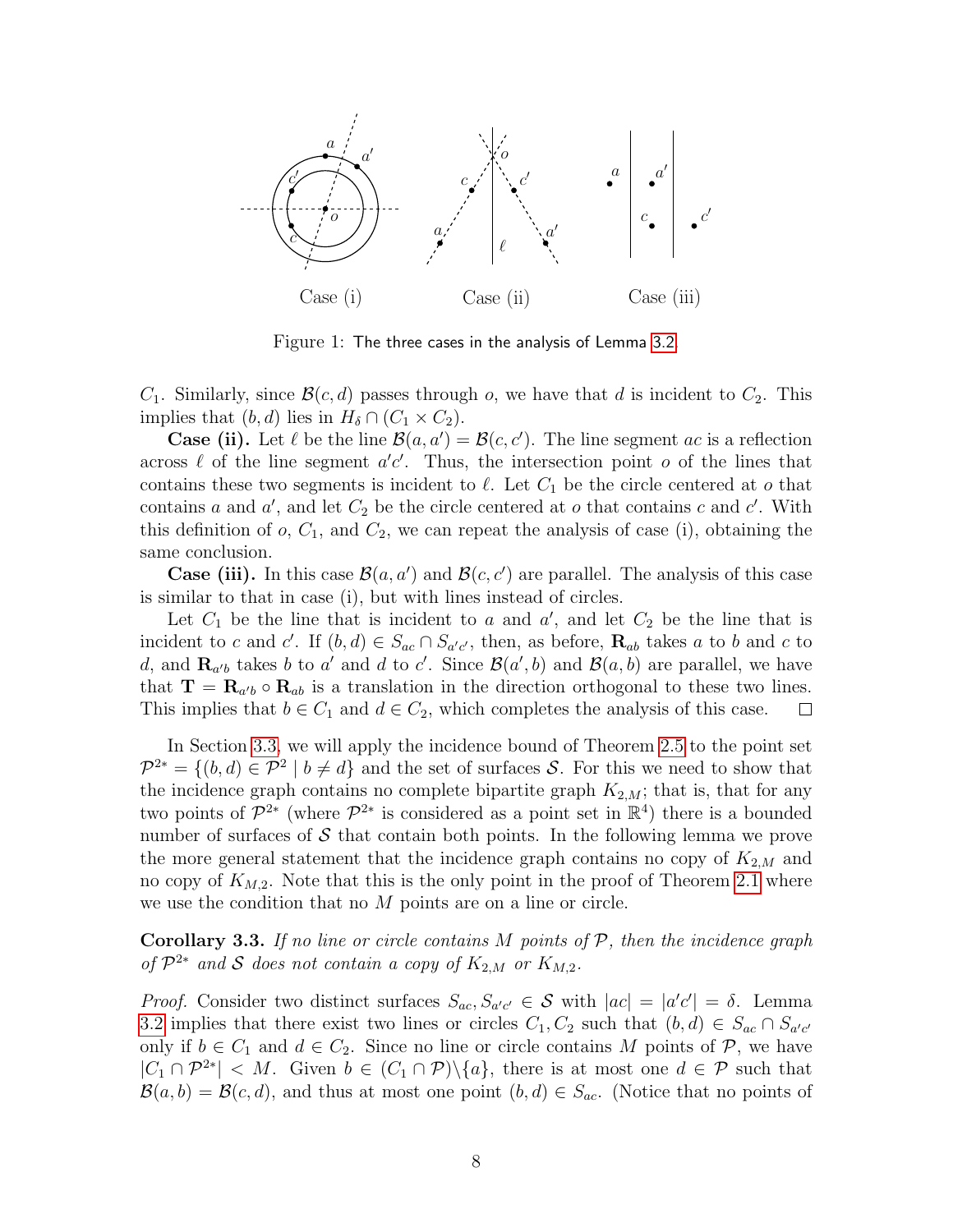the form  $(a, d) \in \mathcal{P}^{2*}$  are in  $S_{ac}$ .) Thus

$$
|(S_{ac} \cap S_{a'c'}) \cap \mathcal{P}^{2*}| < M.
$$

That is, the incidence graph contains no copy of  $K_{M,2}$ .

We now define "dual" surfaces

$$
S_{bd}^* = \{ (a, c) \in \mathbb{R}^4 \mid a \neq b, c \neq d, \mathcal{B}(a, b) = \mathcal{B}(c, d) \},
$$

and set  $S^* = \{S^*_{bd} \mid (b, d) \in \mathcal{P}^{2*}\}\$ . By a symmetric argument, we get

$$
|(S^*_{bd}\cap S^*_{b'd'})\cap \mathcal{P}^{2*}|
$$

for all  $(b, d) \neq (b', d')$ . Observe that  $(a, c) \in S_{bd}^*$  if and only if  $(b, d) \in S_{ac}$ . Hence, having fewer than M points  $(a, c) \in (S_{bd}^* \cap S_{b'd'}^*) \cap \mathcal{P}^{2*}$  is equivalent to having fewer than M surfaces  $S_{ac}$  that are incident to both  $(b, d)$  and  $(b', d')$ . That is, the incidence graph contains no copy of  $K_{2,M}$ .  $\Box$ 

### <span id="page-8-0"></span>3.3 Applying the incidence bound

We set

$$
Q = \{ (a, b, c, d) \in \mathcal{P}^{4*} \mid \mathcal{B}(a, b) = \mathcal{B}(c, d) \},
$$

and note that  $|Q| + {n \choose 2}$  $\binom{n}{2} = \mathcal{E}(\mathcal{P}),$  where the term  $\binom{n}{2}$  $n_2$ ) accounts for the quadruples of the form  $(a, b, a, b)$ . As we saw in Section [3.2,](#page-6-0) every quadruple  $(a, b, c, d) \in Q$  satisfies  $|ac| = |bd|.$ 

Let  $\delta_1, \ldots, \delta_D$  denote the distinct distances that are determined by pairs of distinct points in  $\mathcal{P}$ . We partition  $\mathcal{P}^{2*}$  into the disjoint subsets  $\Pi_1, \ldots, \Pi_D$ , where

$$
\Pi_i = \{(u, v) \in \mathcal{P}^{2*} \mid |uv| = \delta_i\}.
$$

We also partition S into disjoint subsets  $S_1, \ldots, S_D$ , defined by

$$
\mathcal{S}_i = \{ S_{ac} \in \mathcal{S} \mid |ac| = \delta_i \}.
$$

Let  $m_i$  be the number of  $(a, c) \in \mathcal{P}^{2*}$  such that  $|ac| = \delta_i$ . Note that  $|\Pi_i| = |\mathcal{S}_i| = m_i$ and

$$
\sum m_i = n(n-1).
$$

A quadruple  $(a, b, c, d) \in \mathcal{P}^{4*}$  is in Q if and only if the point  $(b, d)$  is incident to  $S_{ac}$ . Moreover, there exists a unique  $1 \leq i \leq D$  such that  $(b,d) \in \Pi_i$  and  $S_{ac} \in \mathcal{S}_i$ . Therefore, it suffices to study each  $\Pi_i$  and  $S_i$  separately. That is, we have

$$
|Q| = \sum_{i=1}^D I(\Pi_i, \mathcal{S}_i).
$$

We apply our incidence bound to  $S_i$ , or rather, to the corresponding set of varieties  $S_i = \{S_{ac} \mid S_{ac} \in S_i\}$ . By Lemma [3.1,](#page-5-0) the incidence graph of  $\Pi_i$  with  $S_i$  is the same as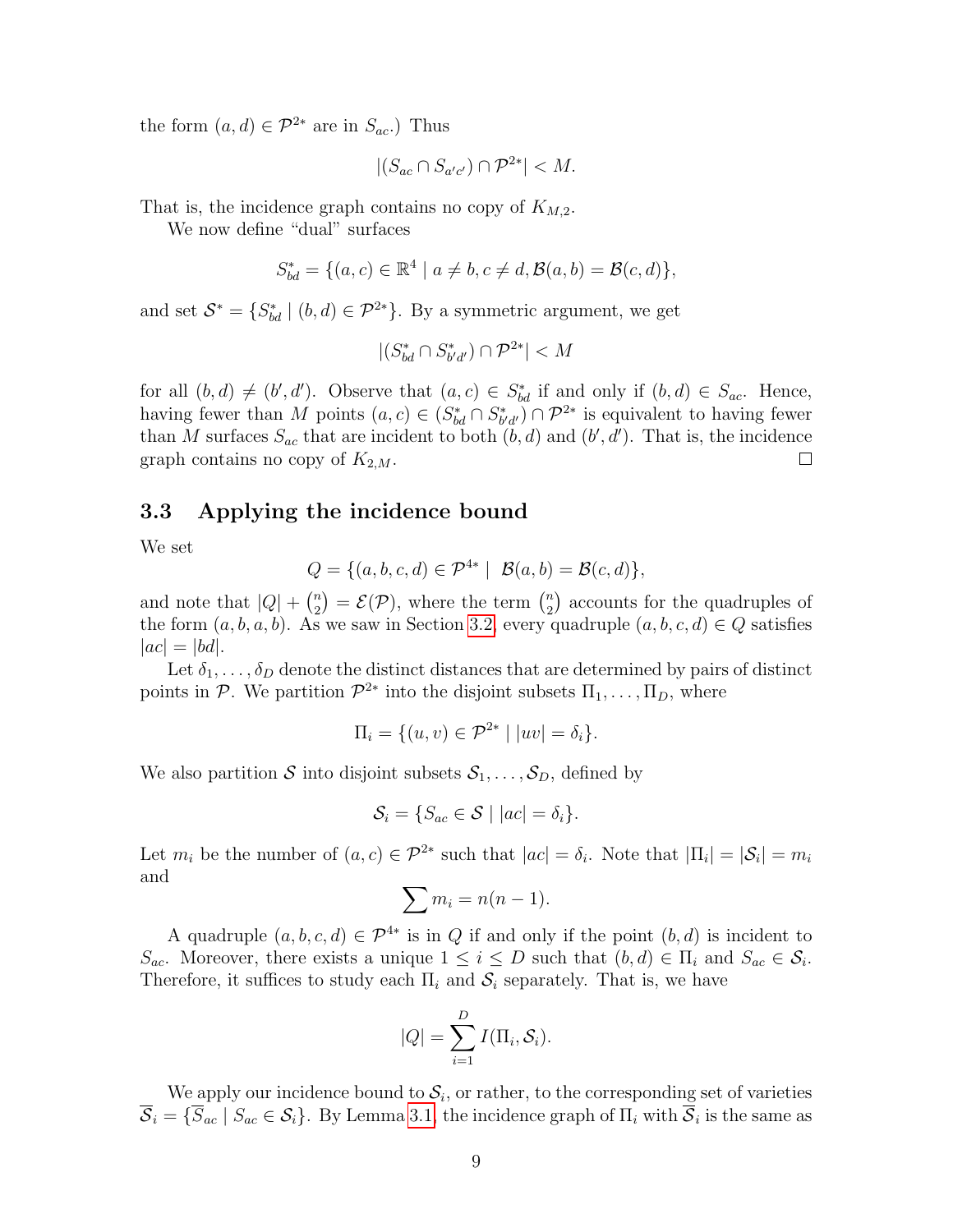with  $S_i$ , hence also does not contain any copy of  $K_{2,M}$  by Corollary [3.3.](#page-7-1) Observe that  $\Pi_i \subset H_{\delta_i}$ . The hypersurface  $H_{\delta_i}$  is irreducible, three-dimensional, and of a constant degree, since it is defined by the irreducible polynomial  $(x_1 - x_3)^2 + (x_2 - x_4)^2 - \delta_i$ . Thus we can apply Theorem [2.5](#page-4-2) to each  $I(\Pi_i, \mathcal{S}_i)$ , with  $m = n = m_i$ ,  $V = H_{\delta_i}$ ,  $d = 4$ ,  $e = 3$ ,  $s = 2$ , and  $t = M$ . This implies that

<span id="page-9-0"></span>
$$
I(\Pi_i, \mathcal{S}_i) = I(\Pi_i, \overline{\mathcal{S}}_i) = O\left(M^{\frac{2}{5}} m_i^{\frac{7}{5} + \varepsilon} + M m_i\right).
$$
 (3)

Let J be the set of indices  $1 \leq j \leq D$  for which the bound in [\(3\)](#page-9-0) is dominated by the term  $M^{\frac{2}{5}}m_j^{\frac{7}{5}+\varepsilon}$ . By recalling that  $\sum_{j=1}^D m_j = n(n-1)$ , we get

$$
\sum_{j \notin J} I(\Pi_j, S_j) = O\left(Mn^2\right).
$$

Next we consider  $\sum_{j\in J} I(\Pi_j, \mathcal{S}_j) = O(\sum_{j\in J} M^{2/5} m_j^{7/5+\varepsilon})$  $j^{(75+\epsilon)}$ . By [\[11,](#page-16-2) Proposition 2.2], we have

$$
\sum m_j^2 = O(n^3 \log n).
$$

This implies that the number of  $m_j$  for which  $m_j \ge x$  is  $O(n^3 \log n/x^2)$ . By using a dyadic decomposition, we obtain

$$
M^{-2/5}n^{-\varepsilon} \sum_{j\in J} I(\Pi_j, S_j) = O\left(\sum_{m_j \leq \Delta} m_j^{7/5} + \sum_{k \geq 1} \sum_{2^{k-1}\Delta < m_j \leq 2^k \Delta} m_j^{7/5}\right)
$$
  
= 
$$
O\left(\Delta^{7/5} \cdot \frac{n^2}{\Delta} + \sum_{k \geq 1} (2^k \Delta)^{\frac{7}{5}} \cdot \frac{n^3 \log n}{(2^k \Delta)^2}\right)
$$
  
= 
$$
O\left(\Delta^{2/5}n^2 + \frac{n^3 \log n}{\Delta^{3/5}}\right).
$$

By setting  $\Delta = n \log n$ , we have

$$
\sum_{j\in J} I(\Pi_j, \mathcal{S}_j) = O\left(M^{\frac{2}{5}} n^{\frac{12}{5}+\varepsilon} \log^{\frac{2}{5}} n\right) = O\left(M^{\frac{2}{5}} n^{\frac{12}{5}+\varepsilon'}\right).
$$

In conclusion,

$$
\mathcal{E}(\mathcal{P}) \leq |Q| + n^2 = \sum_{j \in J} I(\Pi_j, \mathcal{S}_j) + \sum_{j \notin J} I(\Pi_j, \mathcal{S}_j) + n^2 = O\left(M^{\frac{2}{5}} n^{\frac{12}{5} + \varepsilon'} + Mn^2\right),
$$

which completes the proof of Theorem [2.1.](#page-2-1)

**Remark about the incidence bound.** Instead of partitioning the problem into  $D$ separate incidence problems, one can apply an incidence bound directly to the point set  $\mathcal{P}^{2*}$  and the surface set S. Roughly speaking, the best known bounds for incidences with two-dimensional surfaces in  $\mathbb{R}^4$ , whose incidence graph contains no  $K_{2,M}$ , are of the form  $|\mathcal{P}^{2*}|^{2/3}|\mathcal{S}|^{2/3}$ . Relying on such an incidence bound (and not using the estimate from [\[11\]](#page-16-2)) would yield a bound  $|Q| = O(M^{1/3}n^{8/3} + Mn^2) = O(M^{1/3}n^{8/3}),$ which is nontrivial but weaker than our bound.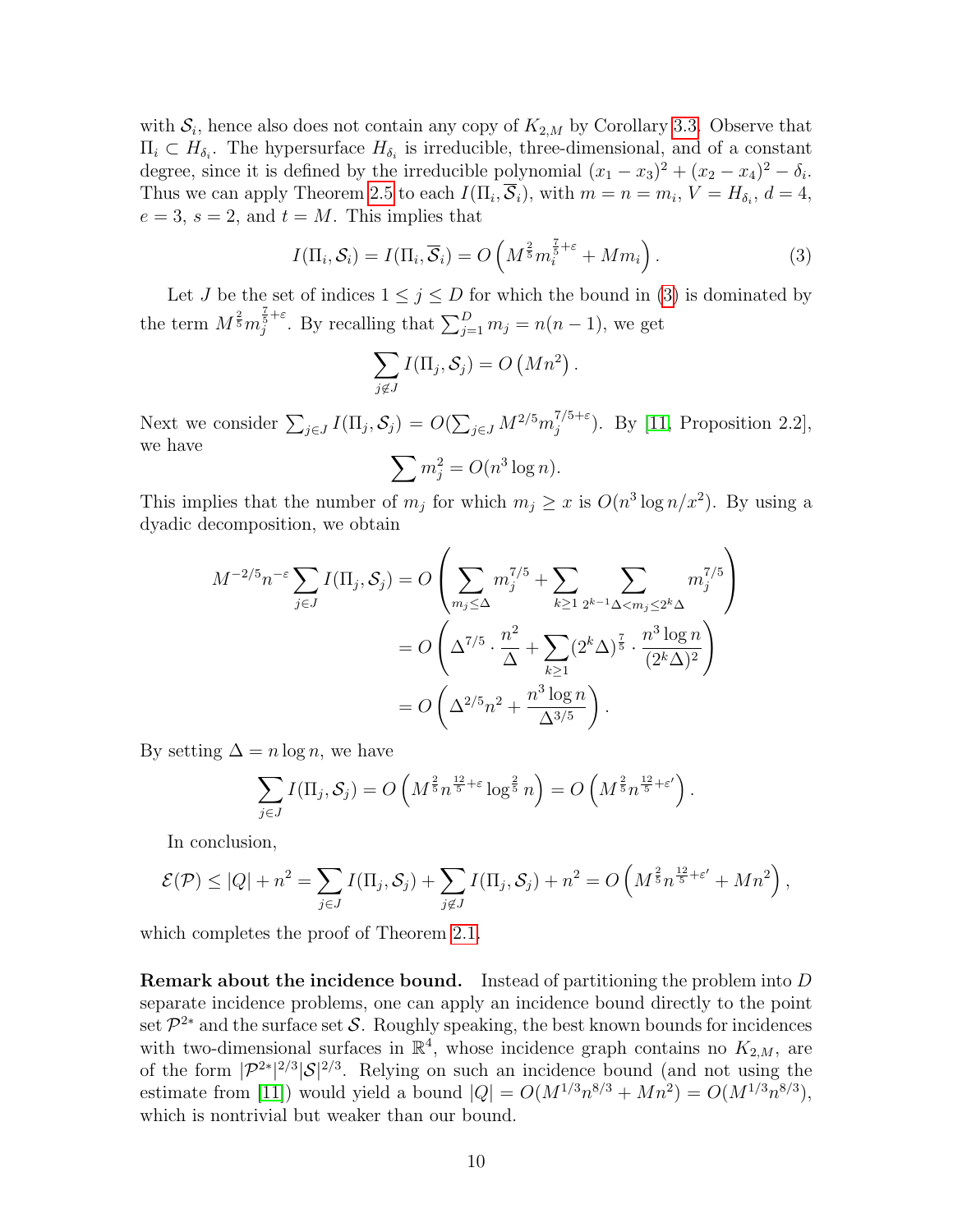#### <span id="page-10-0"></span>**3.4** A lower bound for  $\mathcal{E}(\mathcal{P})$

In this section we prove Theorem [2.2.](#page-2-3) In particular, for any n and  $M(n) \geq 32$ , we show that there exists a set  $P$  of n points in  $\mathbb{R}^2$  such that any line or circle contains at most  $M(n)$  points of  $P$ , and  $\mathcal{E}(P) = \Omega(M(n)n^2)$ . Note that we can suppose  $M(n) \geq 32$  without loss of generality since, if  $M(n) < 32$ , an arbitrary point set has  $\mathcal{E}(\mathcal{P}) = \Omega(n^2) = \Omega(M(n)n^2).$ 

For simplicity, we assume that  $M(n)$  is a multiple of 8, and that n is divisible by  $M(n)$ . It is straightforward to extend the following construction to values that do not satisfy these conditions.



<span id="page-10-3"></span>Figure 2: The lower bound construction.

Let  $C$  be an axis-parallel ellipse that is centered at the origin, has a major axis of length 2 that is parallel to the y-axis, and a minor axis of length 1 that is parallel to the x-axis. Let  $\mathcal{P}^+$  be an arbitrary set of  $4n/M(n)$  points on C, each having a strictly positive x-coordinate. Let  $\mathcal{P}^-$  be the reflection of  $\mathcal{P}^+$  over the y-axis, and set  $\mathcal{P}' = \mathcal{P}^+ \cup \mathcal{P}^-$ . We denote by  $\mathcal{P}'_j$  the translate of  $\mathcal{P}'$  by  $(4j, 0)$ . Finally, we take  $P = P'_0 \cup P'_1 \cup \cdots \cup P'_{M(n)/8-1}$ . An example is depicted in Figure [2.](#page-10-3)

Note that P lies on the union of  $M(n)/8$  ellipses. Since a line can intersect an ellipse in at most two points, and a circle can intersect an ellipse in at most four points, we indeed have that a line or circle contains at most  $M(n)$  points of  $P$ .

It remains to prove that  $\mathcal{E}(\mathcal{P}) = \Omega(M(n)n^2)$ . For every integer  $M(n)/32 \leq j \leq$  $M(n)/16$ , we denote by  $\ell_j$  the vertical line  $x = 4j$ . For every such j, there are  $\Theta(n)$ points of P that are to the left  $\ell_j$ , and the reflection of each such point across  $\ell_j$  is another point of P. That is, for every  $M(n)/32 \leq j \leq M(n)/16$ , the line  $\ell_j$  is the perpendicular bisector of  $\Theta(n)$  pairs of points of P. The assertion of the theorem follows, since there are  $\Theta(M(n))$  such lines, each contributing  $\Theta(n^2)$  to  $\mathcal{E}(\mathcal{P})$ .

### <span id="page-10-2"></span>4 Proof of Theorem [2.3](#page-2-2)

In this section we prove that Theorem [2.3](#page-2-2) follows from Theorem [2.1.](#page-2-1) In fact, we prove the following more general version of Theorem [2.3.](#page-2-2)

<span id="page-10-1"></span>**Theorem 4.1.** Let  $K(n)$  and  $M(n)$  be two functions satisfying  $K(n) = O(\log n)$  and  $M(n) = O(n^{1/4})$ . If an n-point set  $P \subset \mathbb{R}^2$  spans  $D = O(n/K(n))$  distinct distances, then at least one of the following holds.

(i) There exists a line or a circle containing  $M(n)$  points of  $\mathcal{P}$ .

(ii) There are  $\Omega(M(n)^{-\frac{12}{5}}n^{\frac{8}{5}-\varepsilon})$  lines that contain  $\Omega(K(n))$  points of  $\mathcal P$ .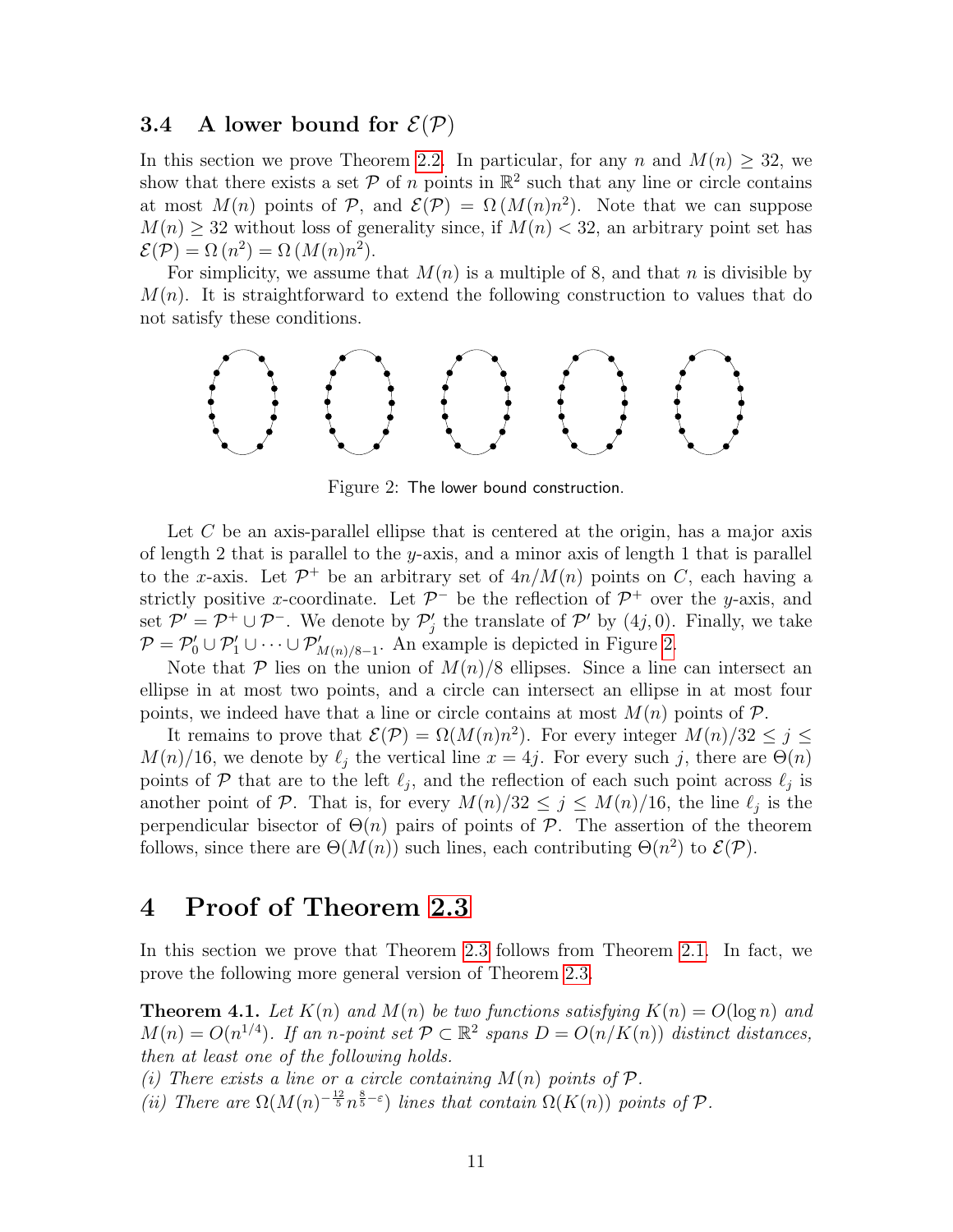Since Guth and Katz [\[11\]](#page-16-2) proved that any n-point set spans  $\Omega(n/\log n)$  distinct distances, the assumption that  $K = O(\log n)$  is not a real restriction. The original formulation of Theorem [2.3](#page-2-2) is immediately obtained by setting  $K(n) = \sqrt{\log n}$  and  $M(n) = n^{\alpha}.$ 

*Proof.* For simplicity, we use the notation  $K = K(n)$  and  $M = M(n)$  throughout this proof. We assume that (i) does not hold, and prove that (ii) holds in this case.

Given a point set  $\mathcal{P} \subset \mathbb{R}^2$ , we denote by  $\mathcal{B}^*(\mathcal{P})$  the *multiset* of bisectors that are spanned by ordered pairs of  $\mathcal{P}^{2*}$ . Recall that  $\mathcal{B}(\mathcal{P})$  is the set of distinct lines of  $\mathcal{B}^*(\mathcal{P})$ . For every line  $\ell \in \mathcal{B}(\mathcal{P})$ , we denote by  $\mu(\ell)$  its *multiplicity* in  $\mathcal{B}^*(\mathcal{P})$  (i.e., the number of times it occurs in the multiset), and set  $\rho(\ell) = |\ell \cap \mathcal{P}|$ . We define

$$
I(\mathcal{P},\mathcal{B}^*(\mathcal{P}))=\sum_{\ell\in\mathcal{B}(\mathcal{P})}\mu(\ell)\rho(\ell);
$$

that is,  $I(\mathcal{P}, \mathcal{B}^*(\mathcal{P}))$  is the number incidences with respect to their multiplicities.

We derive a lower bound on  $I(\mathcal{P}, \mathcal{B}^*(\mathcal{P}))$  by using an argument that is similar to the one in Szemerédi's proof of Theorem [1.1.](#page-1-0) Let  $T \subset \mathcal{P}^3$  be the set of triples  $(p, q, r)$ of distinct points of P such that  $|pq| = |pr|$ . Note that a triple  $(p, q, r)$  is in T if and only if p is incident to  $\mathcal{B}(q,r)$ . That is,

$$
I(\mathcal{P}, \mathcal{B}^*(\mathcal{P})) = |T|.
$$

Denote the distances that are determined by pairs of  $\mathcal{P}^{2*}$  as  $\delta_1, \ldots, \delta_D$ . For every point  $p \in \mathcal{P}$  and  $1 \leq i \leq D$ , let  $\Delta_{i,p}$  denote the number of points of  $\mathcal{P}$  that have distance  $\delta_i$  from p. Let  $T_p \subset T$  denote the set of triples of T in which the first element is p. Applying the Cauchy-Schwarz inequality yields

$$
|T_p| = \Omega\left(\sum_{i=1}^D \Delta_{i,p}^2\right) = \Omega\left(\frac{1}{D}\left(\sum_{i=1}^D \Delta_{i,p}\right)^2\right) = \Omega\left(\frac{n^2}{D}\right).
$$

This in turn implies

<span id="page-11-0"></span>
$$
I(\mathcal{P}, \mathcal{B}^*(\mathcal{P})) = |T| = \sum_{p \in \mathcal{P}} |T_p| = \Omega\left(\frac{n^3}{D}\right).
$$
 (4)

We remark that by the Szemerédi-Trotter theorem  $[21]$ , the number of incidences between *n* points and  $n^2$  distinct lines is  $O(n^2)$ . This does not contradict [\(4\)](#page-11-0) since the lines in the multiset  $\mathcal{B}^*(\mathcal{P})$  need not be distinct. Theoretically, it might be that  $\mathcal{B}^*(\mathcal{P})$  consists of  $\Theta(n)$  distinct lines, each with multiplicity  $\Theta(n)$  and incident to  $\Theta(K)$  points. However, our bound on the bisector energy excludes such cases.

Let  $c_t$  be the constant implicit in the lower bound on  $|T|$ ; we have

$$
|T| \ge c_t Kn^2.
$$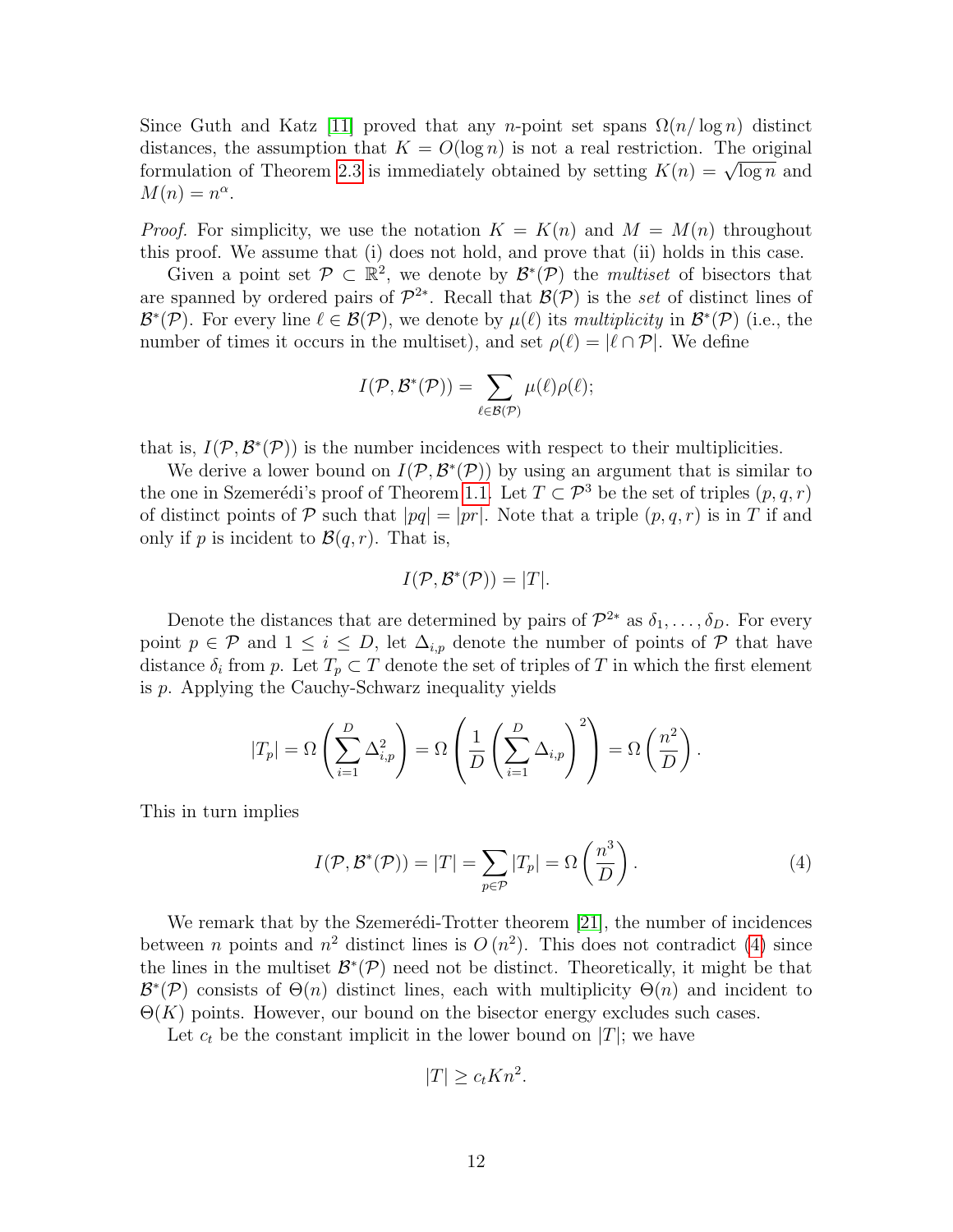Let  $L^+$  be the subset of lines in  $\mathcal{B}(\mathcal{P})$  that are each incident to at least  $c_tK/2$  points. Then

$$
c_t K n^2 \leq \sum_{\ell \in \mathcal{B}(\mathcal{P})} \mu(\ell) \rho(\ell),
$$
  
= 
$$
\sum_{\ell \in L^+} \mu(\ell) \rho(\ell) + \sum_{\ell \in \mathcal{B}(\mathcal{P}) \backslash L^+} \mu(\ell) \rho(\ell),
$$
  

$$
\leq \sum_{\ell \in L^+} \mu(\ell) \rho(\ell) + c_t K n^2 / 2,
$$

where we use the fact that each ordered pair of points has a unique bisector, and hence contributes to  $\sum_{\ell \in \mathcal{B}(\mathcal{P})} \mu(\ell)$  exactly once. Applying Cauchy-Schwarz, we get

$$
c_t^2 K^2 n^4/4 \le \sum_{\ell \in L^+} \mu(\ell)^2 \sum_{\ell \in L^+} \rho(\ell)^2.
$$

Note that  $\sum_{\ell \in \mathcal{B}(\mathcal{P})} \mu(\ell)^2 = \Theta(\mathcal{E}(\mathcal{P}))$ . Since  $M = O(n^{1/2}) = O(n^{2/3-\epsilon})$ , Theo-rem [2.1](#page-2-1) implies  $\sum_{\ell \in \mathcal{B}(\mathcal{P})} \mu(\ell)^2 = O(M^{2/5} n^{12/5+\epsilon})$ . We can bound  $\sum \rho(\ell)^2$  using the assumption that no line contains more than  $M$  points, so

$$
K^{2}n^{4} = O(M^{2/5}n^{12/5+\varepsilon} \cdot M^{2}|L^{+}|),
$$

and hence

$$
|L^+| = \Omega(K^2 n^{8/5 - \varepsilon} M^{-12/5}).
$$

Since  $K = O(\log(n))$ , it can be absorbed into the factor  $n^{\varepsilon}$  in the final bound.  $\Box$ 

**Remark.** Notice that the proof of Theorem [4.1](#page-10-1) also applies when  $M(n) = \Omega(n^{1/4})$ . However, this would lead to a bound for the number of lines in  $(ii)$  that is weaker than the bound that is implied by Theorem [1.1.](#page-1-0)

### <span id="page-12-0"></span>5 Proof of Theorem [2.5](#page-4-2)

We now present the proof of the incidence bound that we use. As mentioned in the introduction, this proof is essentially from [\[9\]](#page-16-12); we reproduce it here to determine the dependence on the parameter  $t$ . We prove a more general version than we need, since it seems to come at no extra cost, and may be useful elsewhere.

The proof uses the Kővári-Sós-Turán theorem (e.g., see Bollobás [\[1,](#page-16-13) Theorem IV.9]), which we formulate as a weak incidence bound.

<span id="page-12-1"></span>**Lemma 5.1** (Kővári-Sós-Turán). Let S be a set of n varieties and  $P$  a set of m points, both in  $\mathbb{R}^d$ , such that the incidence graph of  $\mathcal{P} \times \mathcal{S}$  contains no  $K_{s,t}$  (where s is constant but  $t$  may depend on  $m, n$ ). Then

$$
I(\mathcal{P}, \mathcal{S}) = O(t^{1/s}mn^{(s-1)/s} + n).
$$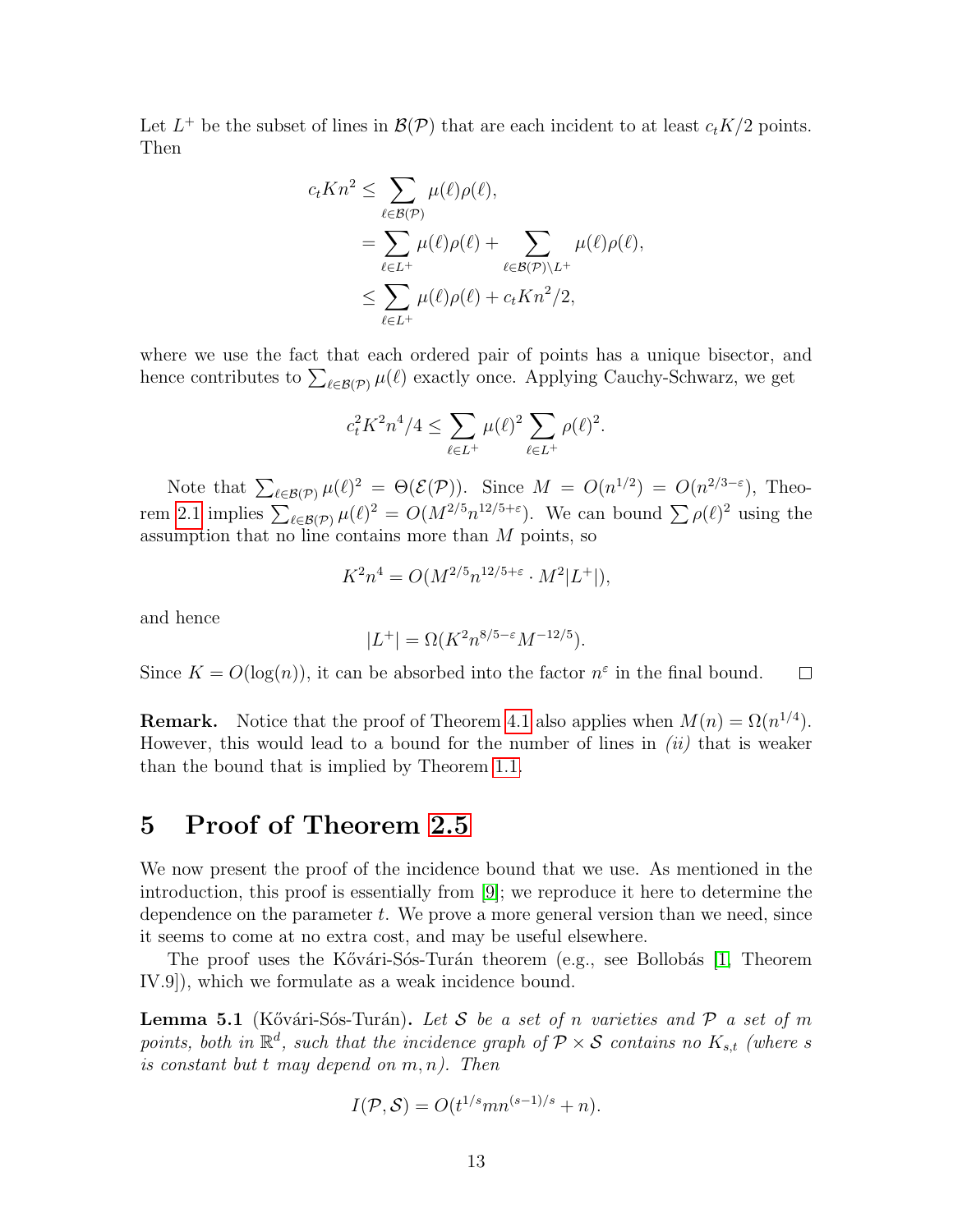We amplify the weak bound of Lemma [5.1](#page-12-1) by using *polynomial partitioning*. Given a polynomial  $f \in \mathbb{R}[x_1,\ldots,x_d]$ , we write  $Z(f) = \{p \in \mathbb{R}^d \mid f(p) = 0\}$ . We say that  $f \in \mathbb{R}[x_1, \ldots, x_d]$  is an *r*-partitioning polynomial for a finite set  $\mathcal{P} \subset \mathbb{R}^d$  if no connected component of  $\mathbb{R}^d \setminus Z(f)$  contains more than  $|\mathcal{P}|/r$  points of  $\mathcal{P}$  (notice that there is no restriction on the number of points of  $P$  that are in  $Z(f)$ ). Guth and Katz [\[11\]](#page-16-2) introduced this notion and proved that for every  $P \subset \mathbb{R}^d$  and  $1 \leq r \leq |\mathcal{P}|$ , there exists an r-partitioning polynomial of degree  $O(r^{1/d})$ . In [\[9\]](#page-16-12), the following generalization was proved.

<span id="page-13-1"></span>**Theorem 5.2** (Partitioning on a variety). Let V be an irreducible variety in  $\mathbb{R}^d$  of dimension e and degree D. Then for every finite  $P \subset V$  there exists an r-partitioning polynomial f of degree  $O(r^{1/e})$  such that  $V \not\subset Z(f)$ . The implicit constant depends only on d and D.

We are now ready to prove our incidence bound. For the convenience of the reader, we first repeat the statement of the theorem.

**Theorem [2.5.](#page-4-2)** Let S be a set of n constant-degree varieties and let  $P$  be a set of m points, both in  $\mathbb{R}^d$ , such that the incidence graph of  $\mathcal{P} \times \mathcal{S}$  contains no copy of  $K_{s,t}$ (where s is a constant, but t may depend on m, n). Moreover, let  $\mathcal{P} \subset V$ , where V is an irreducible constant-degree variety of dimension e. Then

$$
I(\mathcal{P},\mathcal{S})=O\left(m^{\frac{s(e-1)}{es-1}+\varepsilon}n^{\frac{e(s-1)}{es-1}}t^{\frac{e-1}{es-1}}+tm+n\right).
$$

*Proof.* We use induction on e and  $m$ , with the induction claim

<span id="page-13-0"></span>
$$
I(\mathcal{P}, \mathcal{S}) \le \alpha_{1, e} m^{\frac{s(e-1)}{es-1} + \varepsilon} n^{\frac{e(s-1)}{es-1}} t^{\frac{e-1}{es-1}} + \alpha_{2, e}(tm+n). \tag{5}
$$

The base cases for the induction are simple. If  $m$  is sufficiently small, then [\(5\)](#page-13-0) follows immediately by choosing sufficiently large values for  $\alpha_{1,e}$  and  $\alpha_{2,e}$ . Similarly, when  $e = 0$ , we again obtain [\(5\)](#page-13-0) when  $\alpha_{1,e}$  and  $\alpha_{2,e}$  are sufficiently large (with respect to d and to the degree of  $V$ ).

The constants  $d, e, D, s, 1/\varepsilon$  are given and thus fixed. The other constants are to be chosen, and the dependencies between them are

$$
C_{\text{weak}}, C_{\text{part}}, C_{\text{inter}} \ll C_{\text{cells}} \ll C_{\text{Höld}} \ll r \ll C_{\text{comps}}, \alpha_{1,e-1}, \alpha_{2,e-1} \ll \alpha_{2,e} \ll \alpha_{1,e},
$$

where  $C \ll C'$  means that  $C'$  is to be chosen sufficiently large compared to  $C$ ; that is,  $C$  should be chosen before  $C'$ .

By Lemma [5.1,](#page-12-1) there exists a constant  $C_{weak}$  (depending on d, s) such that

$$
I(\mathcal{P}, \mathcal{S}) \leq C_{\text{weak}} \left( mn^{1-1/s} t^{1/s} + n \right).
$$

When  $m \leq (n/t)^{1/s}$ , and  $\alpha_{2,e}$  is sufficiently large, we have  $I(\mathcal{P}, \mathcal{S}) \leq \alpha_{2,e} n$ . Therefore, in the remainder of the proof we can assume that  $n < m<sup>s</sup>t$ , which implies

<span id="page-13-2"></span>
$$
n = n^{\frac{d-1}{ds-1}} n^{\frac{d(s-1)}{ds-1}} \leq m^{\frac{s(d-1)}{ds-1}} n^{\frac{d(s-1)}{ds-1}} t^{\frac{(d-1)}{ds-1}}.
$$
 (6)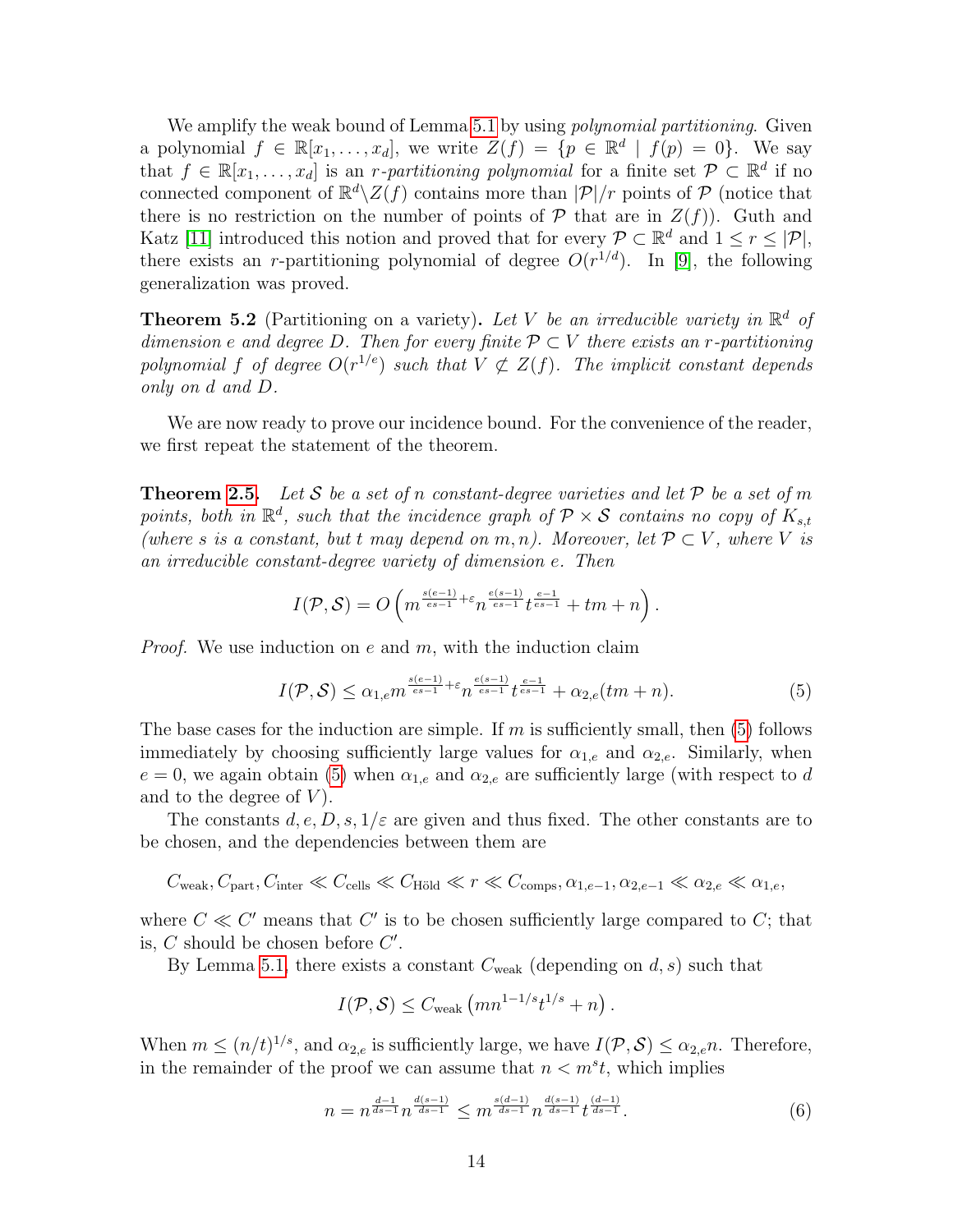**Partitioning.** By Theorem [5.2,](#page-13-1) there exists an r-partitioning polynomial  $f$  with respect to V of degree at most  $C_{part} \cdot r^{1/e}$ , for a constant  $C_{part}$ . Denote the cells of  $V \setminus Z(f)$  as  $\Omega_1, \ldots, \Omega_N$ . Since we are working over the reals, there exists a constantdegree polynomial g such that  $Z(g) = V$ . Then, by [\[20,](#page-17-6) Theorem A.2], we have  $N \leq C_{\text{cells}} \cdot \deg(f)^{\dim V} = C_{\text{cells}} \cdot r$  for some constant  $C_{\text{cells}}$  depending on  $C_{\text{part}}$ . We partition  $I(\mathcal{P}, \mathcal{S})$  into the following three subsets:

- $I_1$  consists of the incidences  $(p, S) \in \mathcal{P} \times \mathcal{S}$  such that  $p \in V \cap Z(f)$ , and some irreducible component of  $V \cap Z(f)$  contains p and is fully contained in S.
- I<sub>2</sub> consists of the incidences  $(p, S) \in \mathcal{P} \times \mathcal{S}$  such that  $p \in V \cap Z(f)$ , and every irreducible component of  $V \cap Z(f)$  that contains p is not contained in S.
- $I_3 = I(\mathcal{P}, \mathcal{S}) \setminus (I_1 \cup I_2)$ , the set of incidences  $(p, S) \in \mathcal{P} \times \mathcal{S}$  such that p is not contained in  $V \cap Z(f)$ .

Note that we indeed have  $I(\mathcal{P}, \mathcal{S}) = I_1 + I_2 + I_3$ .

**Bounding**  $I_1$ . The points of  $\mathcal{P} \subset \mathbb{R}^d$  that participate in incidences of  $I_1$  are all contained in the variety  $V_0 = V \cap Z(f)$ . Set  $\mathcal{P}_0 = \mathcal{P} \cap V_0$  and  $m_0 = |\mathcal{P}_0|$ . Since V is an irreducible variety and  $V \not\subset Z(f)$ ,  $V_0$  is a variety of dimension at most  $e - 1$ and of degree that depends on  $r$ . By [\[20,](#page-17-6) Lemma 4.3], the intersection  $V_0$  is a union of  $C_{\text{comps}}$  irreducible components, where  $C_{\text{comps}}$  is a constant depending on r and d. [2](#page-14-0) The degrees of these components also depend only on these values (for a proper definition of degrees and further discussion, e.g., see [\[9\]](#page-16-12)).

Consider an irreducible component W of  $V_0$ . If W contains at most  $s - 1$  points of  $\mathcal{P}_0$ , it yields at most  $(s-1)n$  incidences. Otherwise, since the incidence graph contains no  $K_{s,t}$ , there are at most  $t-1$  varieties of S that fully contain W, yielding at most  $(t-1)m_0$  incidences. By summing up, choosing sufficiently large  $\alpha_{1,e}, \alpha_{2,e}$ , and applying [\(6\)](#page-13-2), we have

<span id="page-14-1"></span>
$$
I_1 \leq C_{\text{comps}} \left( sn + tm_0 \right) < \frac{\alpha_{2,e}}{2} \left( n + tm_0 \right) < \frac{\alpha_{1,e}}{4} m^{\frac{s(e-1)}{es-1}} n^{\frac{e(s-1)}{es-1}} t^{\frac{(e-1)}{es-1}} + \frac{\alpha_{2,e}}{2} tm_0. \tag{7}
$$

**Bounding**  $I_2$ . The points that participate in  $I_2$  lie in  $V_0 = V \cap Z(f)$ , and the varieties that participate do not contain any component of  $V_0$ . Because  $V_0$  has dimension at most  $e-1$ , and the participating varieties do not contain any component of  $V_0$ , we can apply the induction claim on each irreducible component of  $V_0$ . Since  $V_0$  has  $C_{\text{comps}}$  irreducible components, we get

$$
I_2 \leq C_{\text{comps}} \alpha_{1,e-1} m_0^{\frac{s(e-2)}{(e-1)s-1}+\varepsilon} n^{\frac{(e-1)(s-1)}{(e-1)s-1}} t^{\frac{e-2}{(e-1)s-1}} + \alpha_{2,e-1}(tm_0+n),
$$

<span id="page-14-0"></span><sup>&</sup>lt;sup>2</sup>This lemma only applies to complex varieties. However, we can take the *complexification* of the real variety and apply the lemma to it (for the definition of a complexification, e.g., see [\[22,](#page-17-7) Section 10]). The number of irreducible components of the complexification cannot be smaller than number of irreducible components of the real variety (e.g., see [\[22,](#page-17-7) Lemma 7]).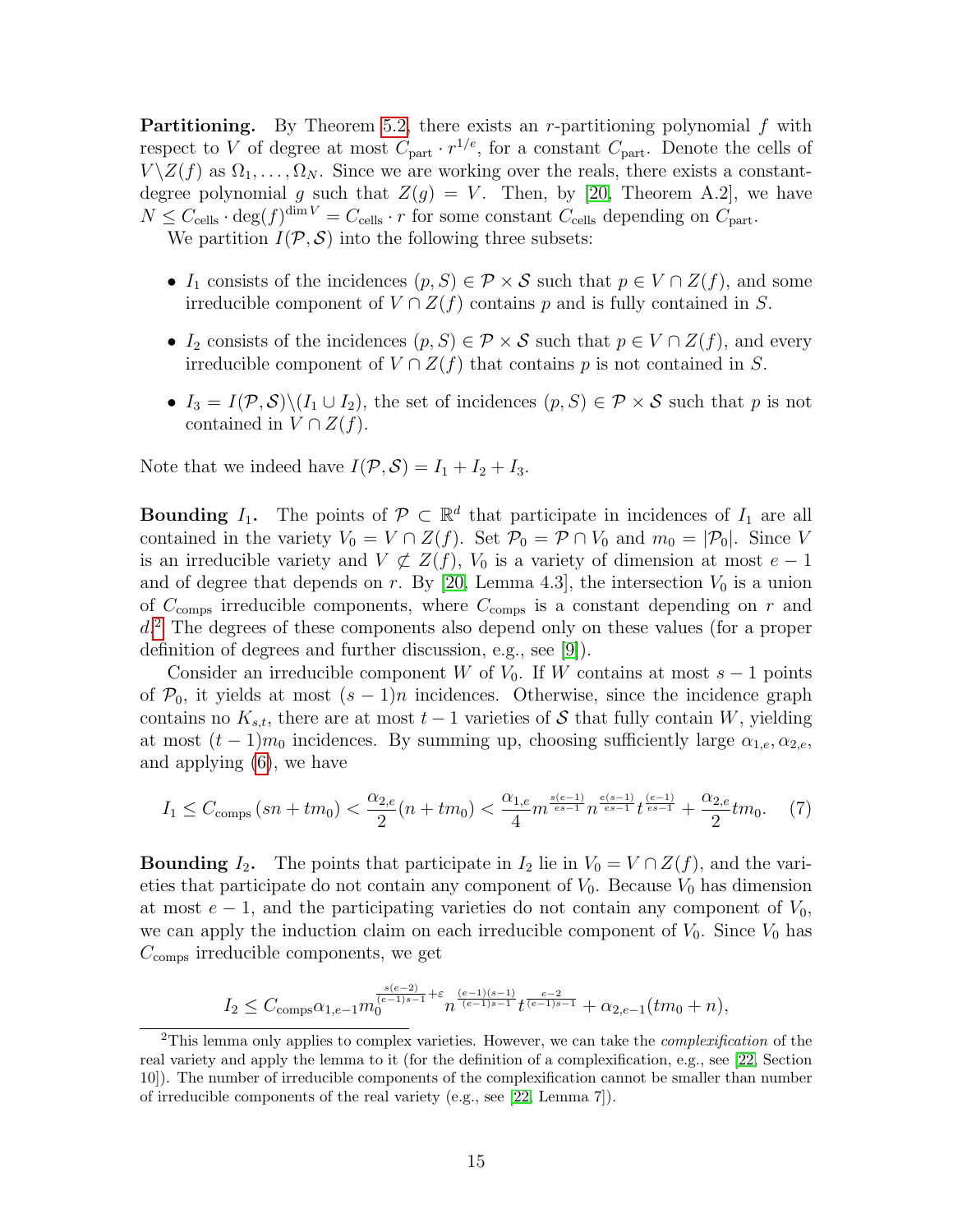with  $\alpha_{1,e-1}$  and  $\alpha_{2,e-1}$  depending on the degree of the irreducible component of  $V_0$ , which in turn depends on  $r$ . The analysis that leads to  $(6)$  also yields the following bound.

$$
m^{\frac{s(e-2)}{(e-1)s-1}+\varepsilon}n^{\frac{(e-1)(s-1)}{(e-1)s-1}}t^{\frac{e-2}{(e-1)s-1}}\leq m^{\frac{s(e-1)}{es-1}+\varepsilon}n^{\frac{e(s-1)}{es-1}}t^{\frac{e-1}{es-1}}.
$$

By applying [\(6\)](#page-13-2) to remove the term  $\alpha_{2,e-1}n$ , and by choosing  $\alpha_{1,e}$  and  $\alpha_{2,e}$  sufficiently large with respect to  $C_{\text{comps}}, \alpha_{1,e-1}, \alpha_{2,e-1}$ , we obtain

<span id="page-15-0"></span>
$$
I_2 \leq \frac{\alpha_{1,e}}{4} m^{\frac{s(e-1)}{es-1} + \varepsilon} n^{\frac{e(s-1)}{es-1}} t^{\frac{e-1}{es-1}} + \frac{\alpha_{2,e}}{2} t m_0. \tag{8}
$$

**Bounding**  $I_3$ . For every  $1 \leq i \leq N$ , we set  $\mathcal{P}_i = \mathcal{P} \cap \Omega_i$  and denote by  $\mathcal{S}_i$  the set of varieties of S that intersect the cell  $\Omega_i$  but do not contain it. We also set  $m_i = |P_i|$ and  $n_i = |\mathcal{S}_i|$ . Since f is an r-partitioning polynomial, we have  $m_i \leq m/r$ ,.

We have  $\sum_{i=1}^{N} m_i = m - m_0$ . By [\[20,](#page-17-6) Theorem A.2], there exists a constant  $C_{\text{inter}}$ such that the following holds for every  $S \in \mathcal{S}$ . The subvariety  $S \cap V$  of V, which must have dimension at most  $e-1$ , intersects at most  $C_{\text{inter}} \cdot \deg(f)^{\dim(S \cap V)} = C_{\text{inter}} \cdot r^{(e-1)/e}$ cells. This implies that

$$
\sum_{i=1}^{N} n_i \leq C_{\text{inter}} \cdot r^{(e-1)/e} \cdot n.
$$

By Hölder's inequality we have

$$
\sum_{i=1}^{N} n_i^{\frac{e(s-1)}{es-1}} \le \left(\sum_{i=1}^{N} n_i\right)^{\frac{e(s-1)}{es-1}} \left(\sum_{i=1}^{N} 1\right)^{\frac{e-1}{es-1}}
$$
\n
$$
\le \left(C_{\text{inter}} r^{(e-1)/e} n\right)^{\frac{e(s-1)}{es-1}} \left(C_{\text{cells}} r\right)^{\frac{e-1}{es-1}}
$$
\n
$$
\le C_{\text{Höld}} r^{\frac{(e-1)s}{es-1}} n^{\frac{e(s-1)}{es-1}},
$$

where  $C_{\text{Höld}}$  depends on  $C_{\text{inter}}$ ,  $C_{\text{cells}}$ . Using the induction hypothesis, we obtain

$$
\sum_{i=1}^{N} I(\mathcal{P}_{i}, \mathcal{S}_{i}) \leq \sum_{i=1}^{N} \left( \alpha_{1,e} m_{i}^{\frac{(e-1)s}{es-1} + \varepsilon} n_{i}^{\frac{e(s-1)}{es-1}} t^{\frac{(e-1)}{es-1}} + \alpha_{2,e} (tm_{i} + n_{i}) \right)
$$
\n
$$
\leq \alpha_{1,e} \frac{m^{\frac{(e-1)s}{es-1} + \varepsilon} t^{\frac{(e-1)}{es-1}}}{r^{\frac{(e-1)s}{es-1} + \varepsilon}} \sum_{i=1}^{N} n_{i}^{\frac{e(s-1)}{es-1}} + \sum_{i=1}^{N} \alpha_{2,e} (tm_{i} + n_{i})
$$
\n
$$
\leq \alpha_{1,e} C_{\text{Höld}} \frac{m^{\frac{(e-1)s}{es-1} + \varepsilon} n^{\frac{e(s-1)}{es-1}} t^{\frac{(e-1)}{es-1}}}{r^{\varepsilon}} + \alpha_{2,e} \left( t(m - m_{0}) + C_{\text{inter}} r^{\frac{e-1}{e}} n \right).
$$

By choosing  $\alpha_{1,e}$  sufficiently large with respect to  $C_{\text{inter}}$ ,  $r, \alpha_{2,e}$ , and using [\(6\)](#page-13-2), we get

$$
\sum_{i=1}^N I(\mathcal{P}_i, \mathcal{S}_i) \leq 2\alpha_{1,e} C_{\text{Höld}} \frac{m^{\frac{(e-1)s}{es-1} + \varepsilon} n^{\frac{e(s-1)}{es-1}} s^{\frac{(e-1)}{es-1}}}{r^{\varepsilon}} + \alpha_{2,e} t(m - m_0).
$$

Finally, choosing r sufficiently large with respect to  $C_{\text{Höld}}$  gives

<span id="page-15-1"></span>
$$
I_3 = \sum_{i=1}^{N} I(\mathcal{P}_i, \mathcal{S}_i) \le \frac{\alpha_{1,e}}{2} m^{\frac{(e-1)s}{es-1} + \varepsilon} n^{\frac{e(s-1)}{es-1}} t^{\frac{(e-1)}{es-1}} + \alpha_{2,e} t(m - m_0).
$$
 (9)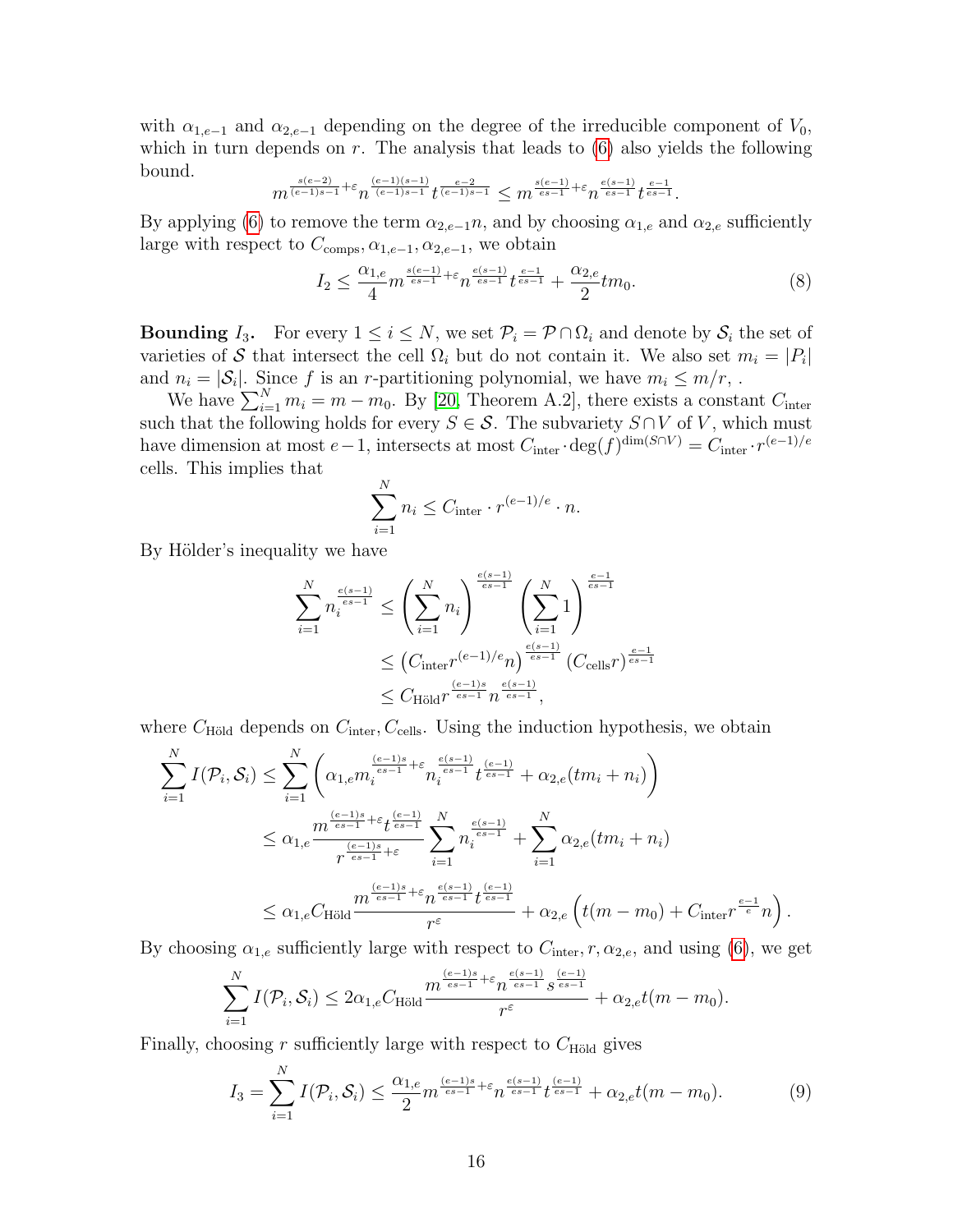**Summing up.** By combining  $I(\mathcal{P}, \mathcal{S}) = I_1 + I_2 + I_3$  with [\(7\)](#page-14-1), [\(8\)](#page-15-0), and [\(9\)](#page-15-1), we obtain

$$
I(\mathcal{P},\mathcal{S})\leq \alpha_{1,e} m^{\frac{s(e-1)}{es-1}+\varepsilon}n^{\frac{e(s-1)}{es-1}}t^{\frac{(e-1)}{es-1}}+\alpha_{2,e}(tm+n),
$$

which completes the induction step and the proof of the theorem.

### References

- <span id="page-16-13"></span>[1] B. Bollob´as, Graph Theory: An Introductory Course, Springer-Verlag, 1979.
- <span id="page-16-1"></span>[2] G. Elekes and L. R´onyai, A combinatorial problem on polynomials and rational functions, *J. Combin. Theory Ser. A* 89  $(2000)$ , 1–20.
- <span id="page-16-11"></span>[3] G. Elekes and E. Szabó, How to find groups? (And how to use them in Erdős geometry?), *Combinatorica* **32** (2012), 537–571.
- <span id="page-16-9"></span>[4] G. Elekes and E. Szabó, On triple lines and cubic curves: The Orchard Problem revisited, in [arXiv:1302.5777](http://arxiv.org/abs/1302.5777) (2013).
- <span id="page-16-3"></span>[5] P. Erdős, On sets of distances of n points, Amer. Math. Monthly 53 (1946), 248–250.
- <span id="page-16-4"></span>[6] P. Erdős, On some problems of elementary and combinatorial geometry,  $Ann.$ Mat. Pura Appl. 103 (1975), 99–108.
- <span id="page-16-0"></span>[7] P. Erdős, On some metric and combinatorial geometric problems, *Discrete Math.* 60 (1986), 147–153.
- <span id="page-16-10"></span>[8] P. Erdős and G. Purdy, Some extremal problems in geometry IV, *Proc. 7th South*eastern Conference on Combinatorics, Graph Theory, and Computing (1976), 307–322.
- <span id="page-16-12"></span>[9] J. Fox, J. Pach, A. Sheffer, A. Suk, and J. Zahl, A semi-algebraic version of Zarankiewicz's problem, in [arXiv:1407.5705](http://arxiv.org/abs/1407.5705) (2014).
- <span id="page-16-8"></span>[10] B. Green and T. Tao, On sets defining few ordinary lines, Disc. Comput. Geom. 50 (2013), 409–468.
- <span id="page-16-2"></span>[11] L. Guth and N. H. Katz, On the Erd˝os distinct distances problem in the plane, Annals of Mathematics, 181 (2015), 155–190.
- <span id="page-16-7"></span>[12] B. Hanson, A. Iosevich, B. Lund, and O. Roche-Newton, On distinct perpendicular bisectors and pinned distances in finite fields, in preparation.
- <span id="page-16-5"></span>[13] J. Pach and F. de Zeeuw, Distinct distances on algebraic curves in the plane, Proc. 30th ACM Symp. on Computational Geometry (2014), 549–557.
- <span id="page-16-6"></span>[14] O.E. Raz, O. Roche-Newton, and M. Sharir, Sets with few distinct distances do not have heavy lines, in [arXiv:1410.1654](http://arxiv.org/abs/1410.1654) (2014).

 $\Box$